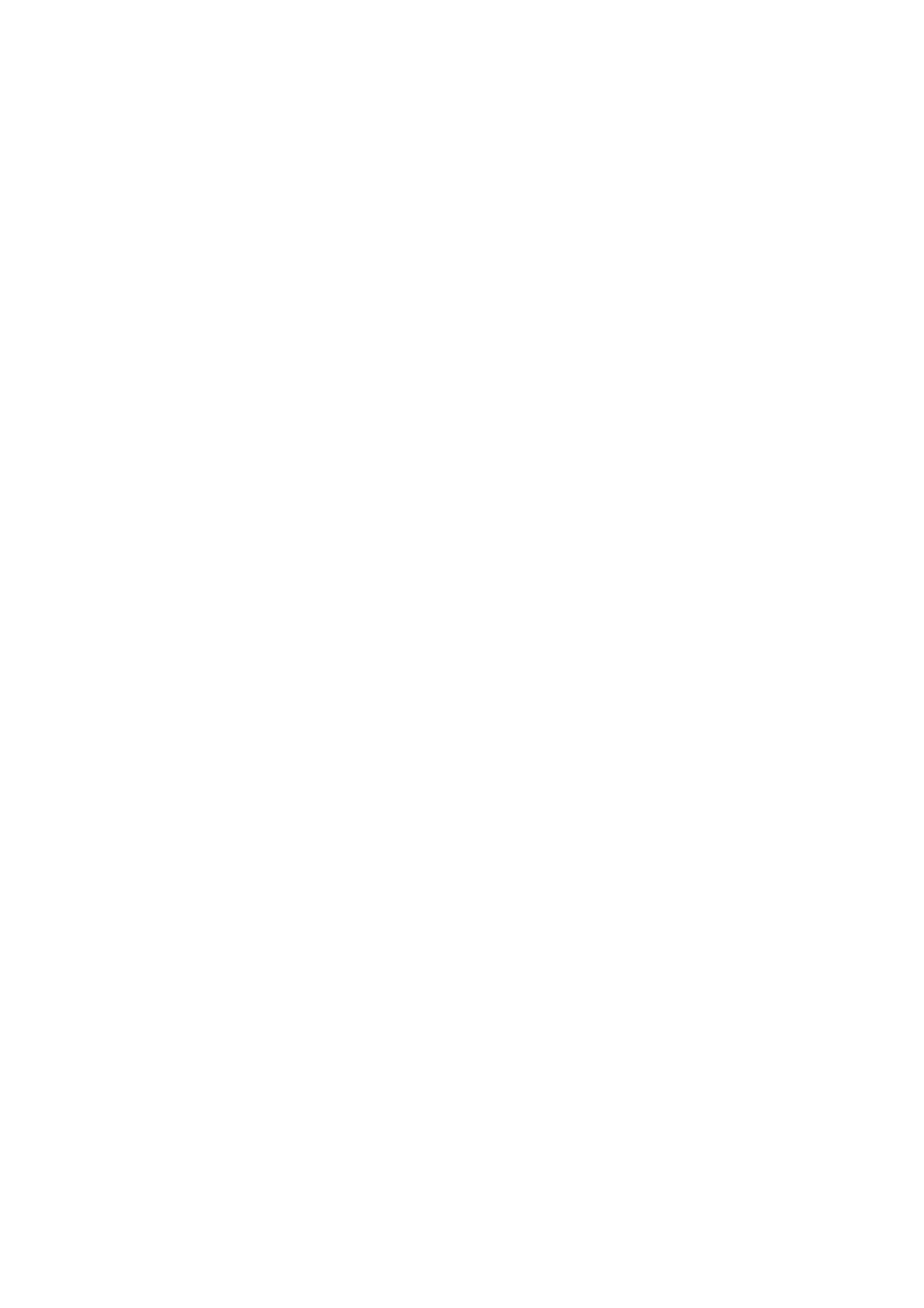Iceland Academy of The Arts Music Department Instrument

**Debussy and Ravel's String Quartet: An Analysis**

Jane Ade Sutarjo Tutor: Þorbjörg Daphne Hall & Hróðmar Ingi Sigurbjörnsson Spring 2011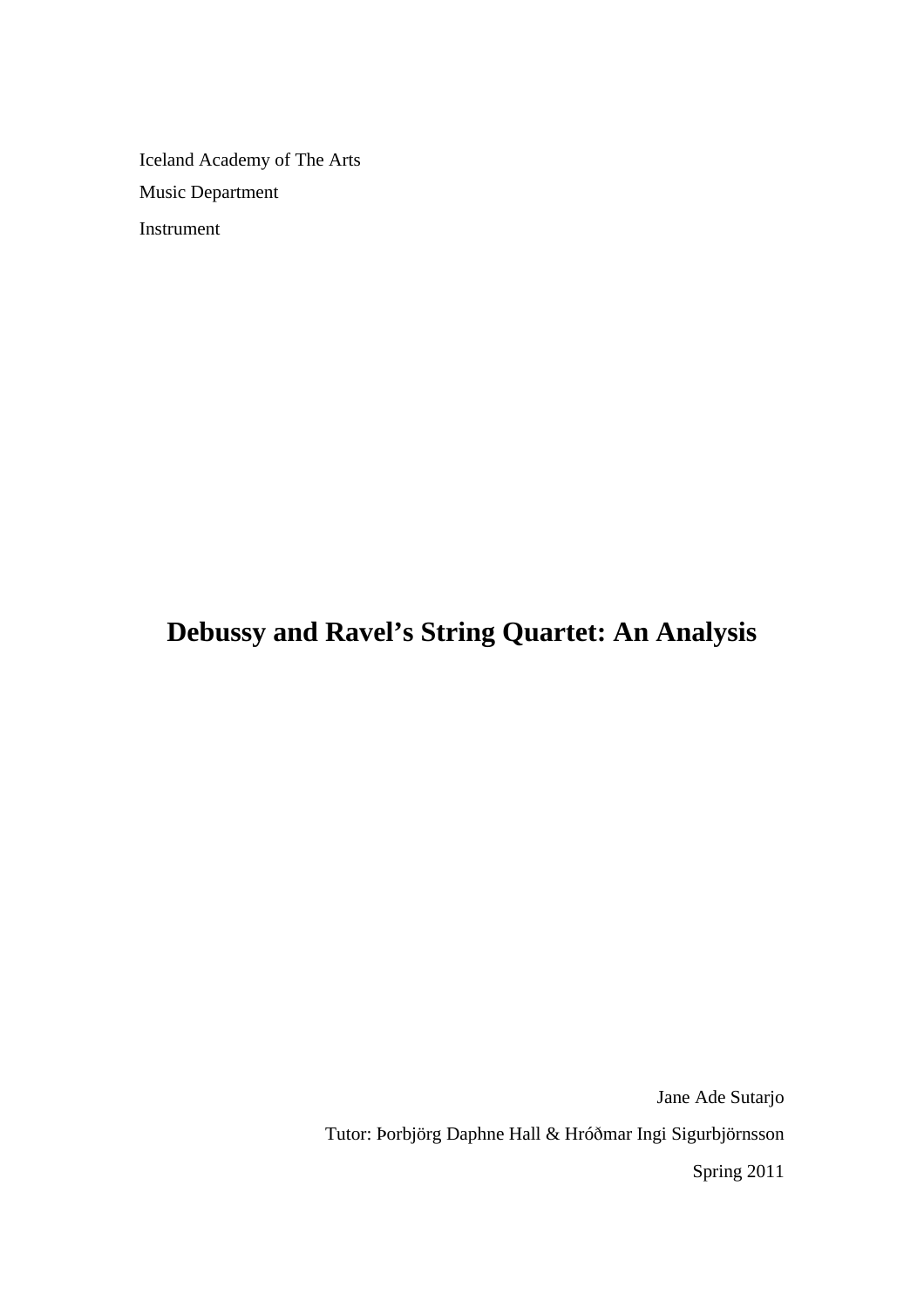# **Abstract**

Claude Debussy and Maurice Ravel are known as two most prominent composers in the Impressionism era. They lived in the same period, shared similar backgrounds and influences, resulting similar ideas, colors, and nuances that lead to same categorization as Impressionist composers. Nevertheless, their musical language is relatively different.

Both Debussy and Ravel composed one String Quartet, almost one after another. Furthermore, Ravel took the form of Debussy's String Quartet and used it as a model for his own String Quartet. Thus, this piece magnified their very own specialties as opposed to how close and similar these composition are. A brief analysis of the String Quartet leads to deeper understanding about their personal compositional method, the harmonic progression, the form of the piece, and how they create different colors and nuances from the instruments.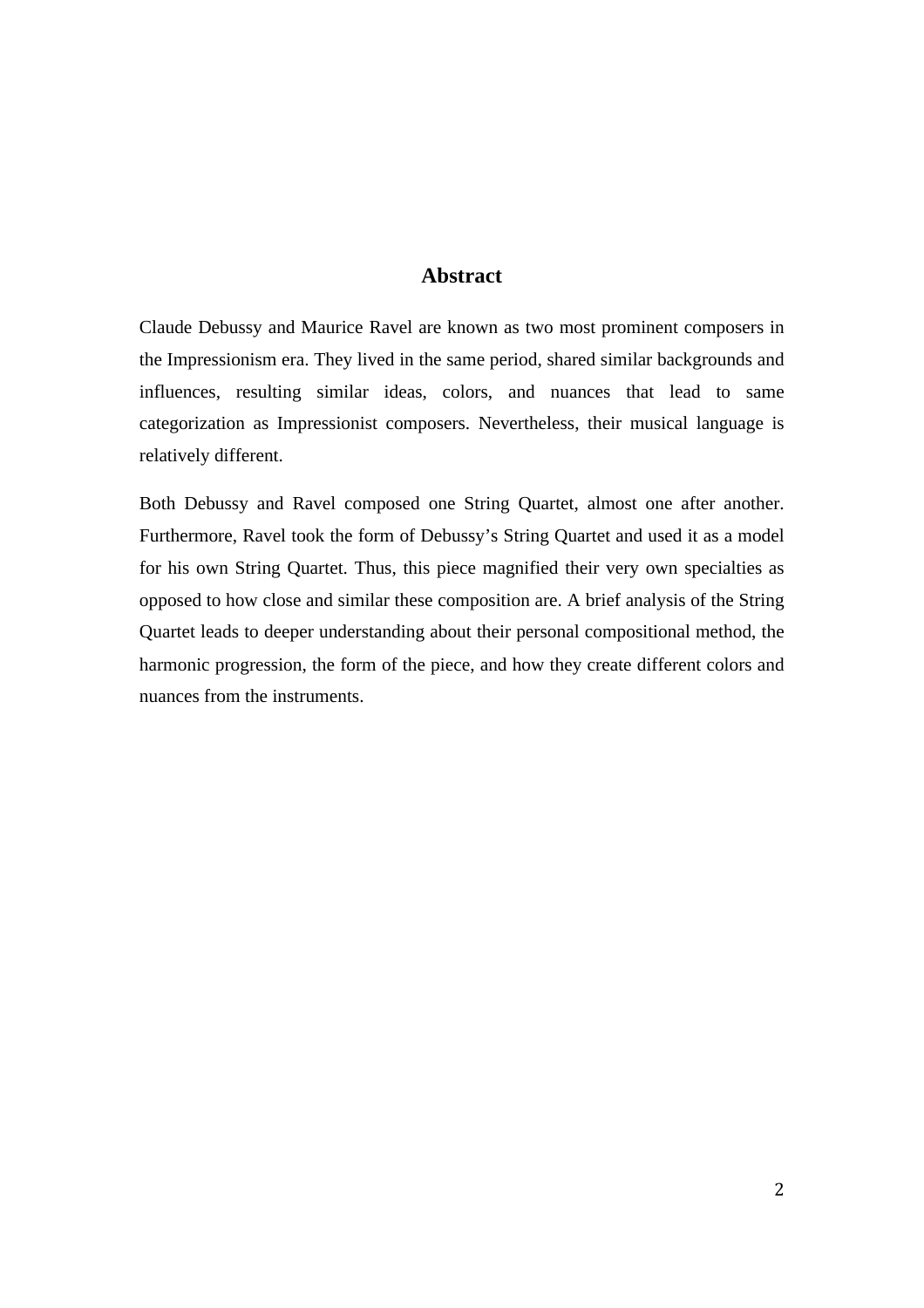# **Table of Contents**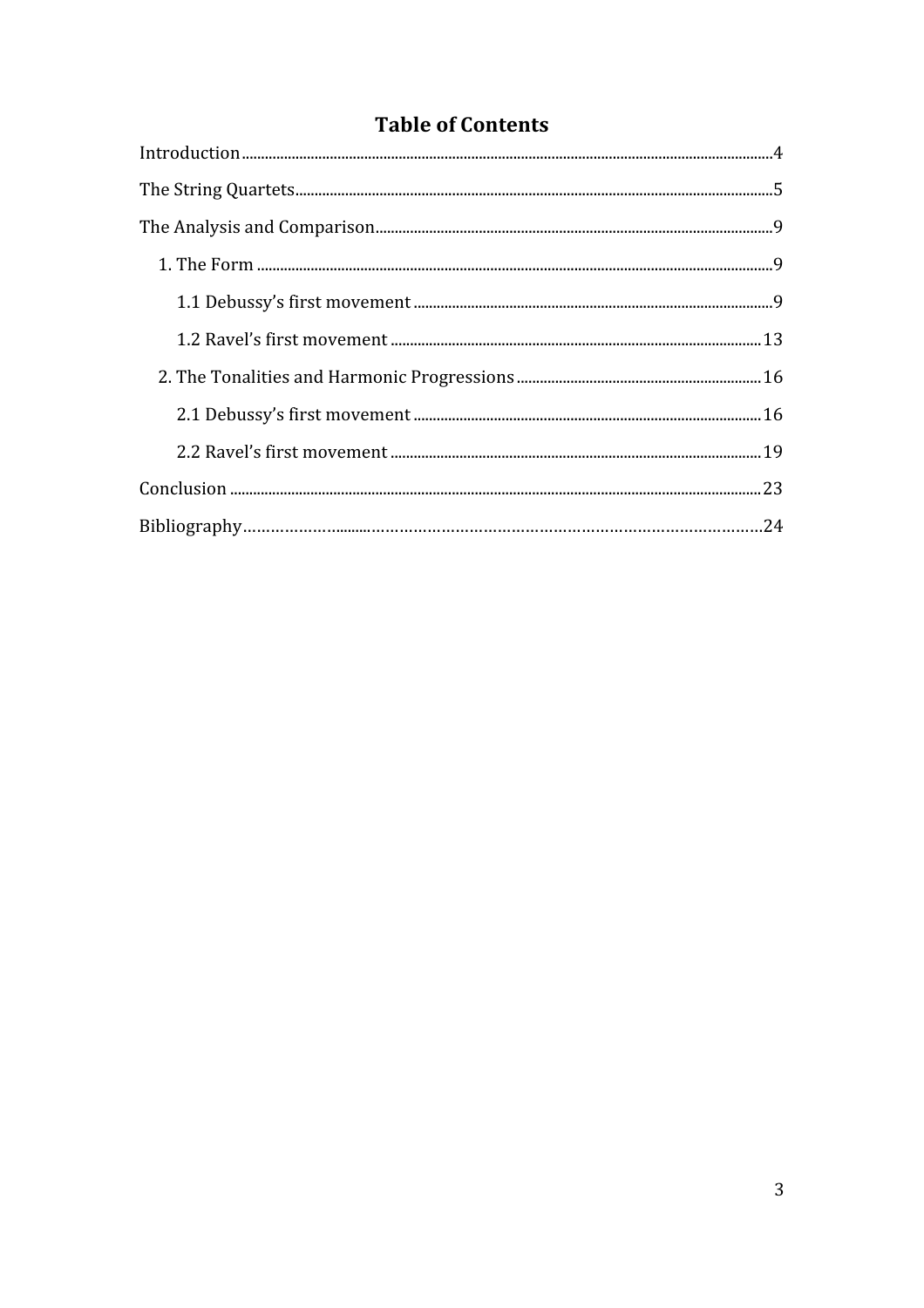# **Introduction**

France is the birthplace of the art movement called Impressionism, which started and developed in the  $19<sup>th</sup>$  century. The word Impressionism originates from Monet's famous work, *Impression, Sunrise* (*Impression, soleil levant*) 1 . Impressionism is a style of French painting with special technique: blurred outlines, capturing the essence of the subject rather than its details, avoiding sharp contours. In the late  $19<sup>th</sup>$  century, Impressionism was also applied in music, which emphasized the atmosphere and the 'picture' of the music, rather than a few clear melodic lines with accompaniment. Big chords combinations (chords of 9<sup>th</sup>, 11<sup>th</sup>, and 13<sup>th</sup> instead of triads and chords of 7<sup>th</sup>), exotic scales, the use of the modes, and extreme chromaticism are the common technical features of the musical Impressionism.

Claude-Achille Debussy (1862-1918) and Joseph-Maurice Ravel (1875-1937) have always been known as the most influential composers during this period. Both lived in Paris and were educated in the Paris Conservatory, and thus shared a lot of common influences and experiences. Young Ravel always looked up to Debussy, who in turn took interest in Ravel. Debussy influenced Ravel tremendously, as well as the other way around in some ways, but later there have always been questions about their relationship and rivalry.

Many works by Ravel are reminiscent of Debussy, and the other way around. They both composed 'watery' music, valses or waltzes, and many other works with similar elements and features. Furthermore, some of them even have the exact same title, capturing the same object or nuance. One of these works is their famous string quartets, which have similar elements, features, and form.

The String Quartet by Ravel (1903) reflected and reminded us of the String Quartet by Debussy (1893). Ravel took the form and features of Debussy's String Quartet, and used them as a template for his own String Quartet, which might seem like plagiarism<sup>2</sup>. However, these two compositions are still very personal in the

 $\frac{1}{1}$ <sup>1</sup> H.W. Janson & Anthony F, Janson, *History of Art*  $6<sup>th</sup>$  ed., (London: Thames & Hudson Ltd.,2001) p. 710.

<sup>2</sup> Mark DeVoto, *Debussy and the Veil of Tonality: Essays on his music, Dimension & Diversity, No. 4* (New York: Pendragon Press, 2004) p. 191.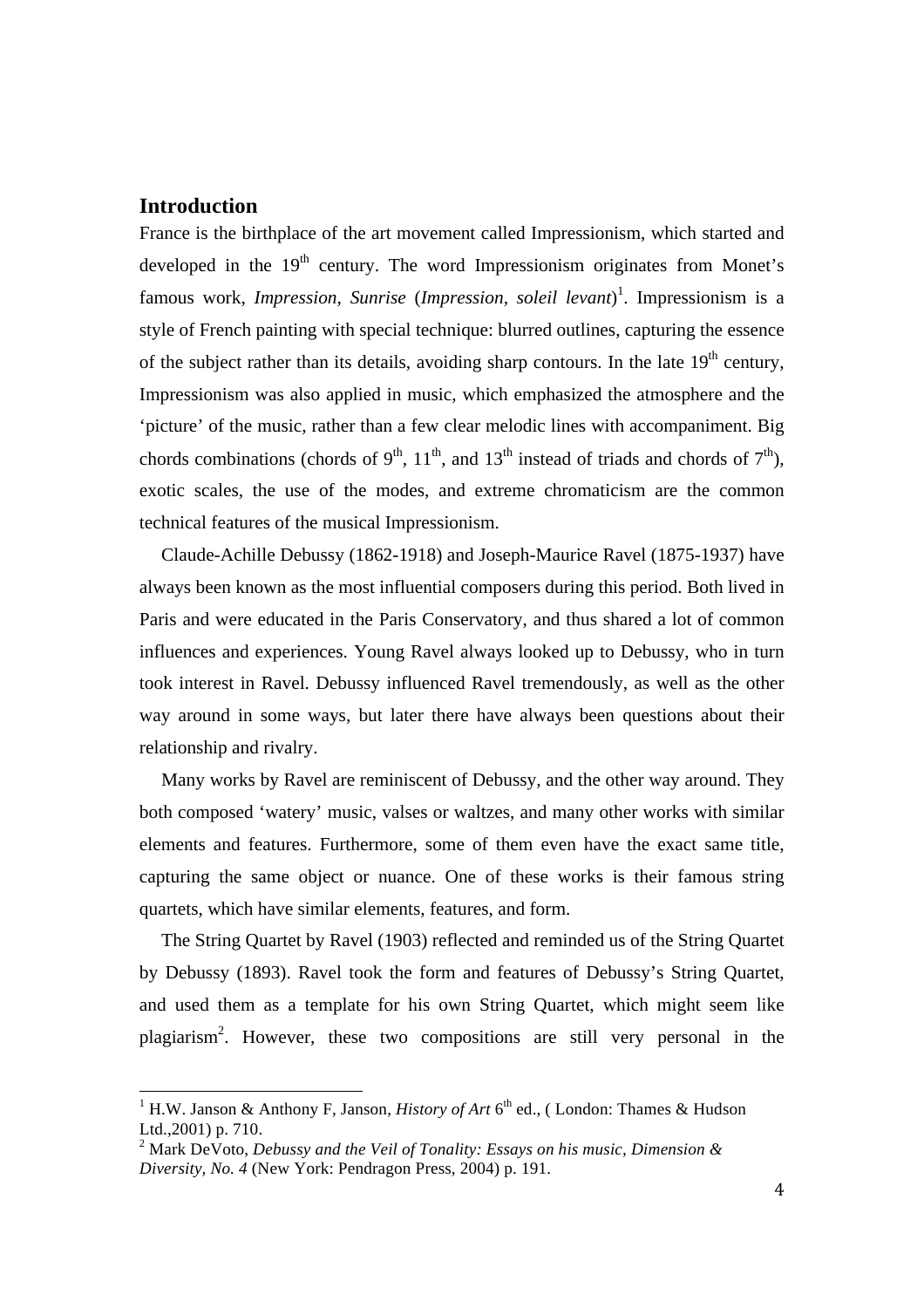compositional technique and both stand as important works in the chamber music repertoire.

Debussy and Ravel's music is quite similar in many ways, though as the work of two separate composers, there are some differences. Their string quartets, examples of their respective specialties, are ideal compositions to study in order to discover more about these similarities and differences. Focusing on the first movement, comparing and contrasting how they used the harmony, modes, scales, tonalities, and other musical features. This analysis will attempt to see how personal each composition is: how the composers used similar features and forms yet very different, as well as how deep Debussy's influence on Ravel was during this period.

#### **The String Quartets**

Claude Debussy started composing his String Quartet in 1892 and finished it in August 1893. During this period, he also worked on huge compositions such as Prelude to the Afternoon of a Faun, Three Scenes au Crépuscule for orchestra, and Proses Lyriques for voice and piano. The String Quartet in G minor Op.10 was intended to be the first one of two, but for some reason he neglected the idea of a second string quartet. Peculiarly, out of all the compositions he composed, it is the only composition that was given an Opus number and key designation. This composition marks one of his most important early works, and also in the chamber music repertoire nowadays.

According to some evidence about the progress of the work, Debussy composed the first three movements without obvious arduousness. Only in the last movement, he admitted to having difficulties: "I think I can finally show you the last movement of the quartet, which has made me really miserable!" he wrote to his colleague, André Poniatowski in August 1893.<sup>3</sup> Not so long after, the Quartet was premiered in Paris, on 29 December 1893, at Société nationale de musique, performed by Ysaye Quartet, to mixed reactions. "This pizzicato effect [in the second movement] disturbed and shocked the audience with its novelty. However, the quartet proved successful after subsequent performances for the ordinary public..."<sup>4</sup>

 <sup>3</sup> Michael Jameson, *String Quartet, L.85 (Op.10),* http://www.answers.com/topic/stringquartet-l-85-op-10.

<sup>4</sup> Naomi Shibatani, *"Contrasting Debussy and Ravel: A Stylistic Analysis of Seleted Piano Works and Ondine"* (Houston, Texas: UMI. Copyright 2008 by ProQuest LLC.) p. 16.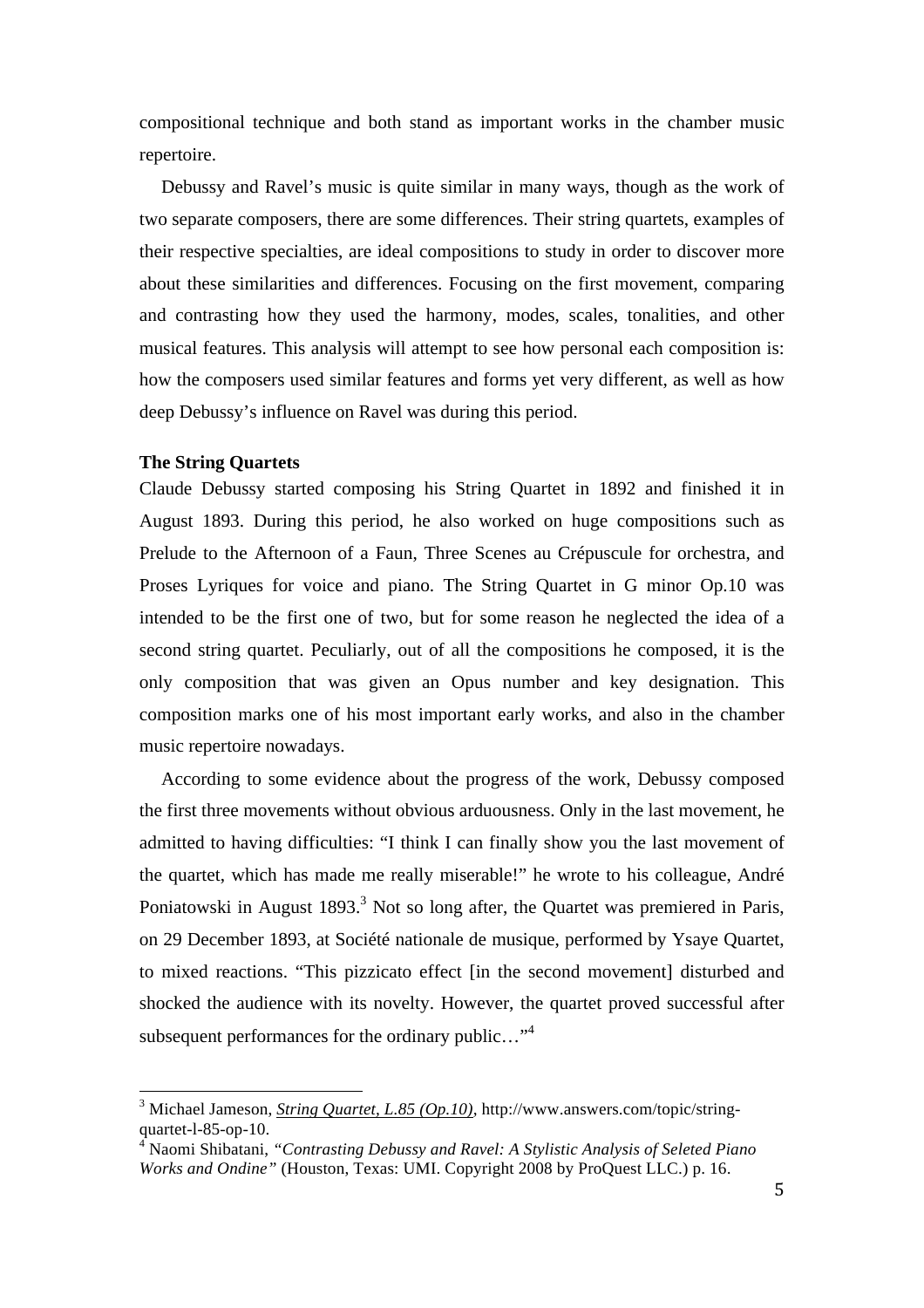The String Quartet itself contains four traditional string quartet movements, a fast first movement in a free sonata form (Animé et très décidé), a lively dark scherzo with pizzicato effects (Assez vif et bien rytmé), a beautiful, calming, and lyrical slow movement (Andantino, doucement expressif), and an energetic and passionate final movement, ending in G major (Très modéré). This string quartet is also cyclically designed; some themes, motives, or whole sections from the earlier movement came up in the later movements, giving the listeners an impression of a unified composition. As can be seen, the opening motive of the first movement appears, surprisingly, in the later movements a couple of times. The cyclic style that Debussy adopted for this string quartet is influenced by Cesar Franck's style:

It is known that Debussy came to a few of Franck's classes at the Conservatoire, but, for whatever reasons, did not stay in them and did not become his pupil. Nevertheless Debussy admired Franck's music, praising the D-minor Symphony on several occasions, and would hardly have been unaware of Franck's abundant reliance on cyclic thematic structure. Debussy's String Quartet of 1893, close as it is to Franck's in overall form, perhaps shows the greatest kinship to the classical chamber-music tradition among Debussy's major works.<sup>5</sup>

Another strong influence was the Javanese gamelan effect that is exposed in the second movement. He first heard a complete Javanese gamelan orchestra played by skilled native musicians in Exposition Universelle, or Paris World Exposition, in 1889. The Javanese gamelan orchestra produced a series of soft effects and rhythm that Debussy became attached to later.

There are various opinions about to whom this piece was dedicated. In an essay called "Debussy and Ravel," Mark DeVoto wrote that Debussy dedicated the String Quartet to Ernest Chausson, a close colleague of his during that time. Other sources say that Debussy was about to dedicate his String Quartet to Chausson but changed his mind, presumably because of Chausson's personal reservations. Another possible dedication was to a violinist, Eugene Ysaye, and his quartet, who premiered the work. Unfortunately, not a single dedication exists, neither written in the manuscript nor the scores.

 <sup>5</sup> DeVoto, *Debussy and the Veil of Tonality: Essays on his music, Dimension & Diversity, No. 4*, p. 7-8.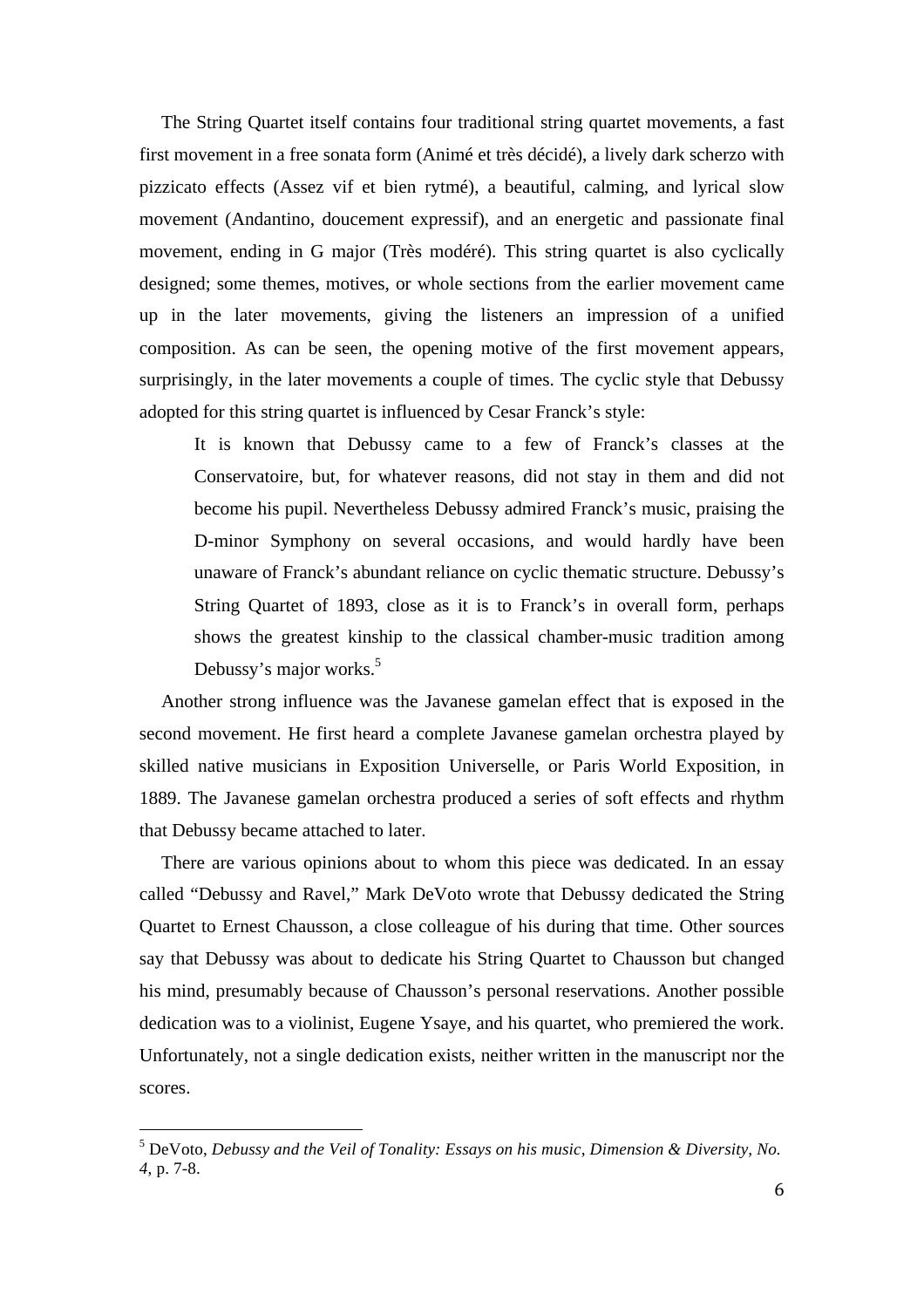Ten years later (1902-1903) Ravel worked on his only string quartet. This string quartet, similar like Debussy, also marks his first important chamber music work. The String Quartet in F major was firstly an entry in a competition at the Conservatory, which was Ravel's third and final chance. He finished the first movement in January 1903, and submitted it only to be rejected by the professors and received by frustrated critics. He was expelled from the Conservatoire and he never again set foot in the Conservatory. The result was no better when he tried out the famous *Prix de Rome*, a competition with art scholarship as the prize awarded by the French government at that time, with this string quartet.

In spite of this depressing period, he finished the other three movements in April 1903, and it was premiered on  $5<sup>th</sup>$  of March 1904 by the Heymann Quartet. The premiere evoked varied reactions:

Pierre Lalo observed that "in its harmonies and successions of chords, in its sonority and form, in all the elements which it contains and in all the sensations which it evokes, it offers and incredible resemblance with the music of M. Debussy." On the other hand, Jean Marnold, writing in the mercure de France, praised the new work, and boldly asserted that "one should remember the name of Maurice Ravel. He is one of the masters of tomorrow."<sup>6</sup>

The String Quartet in F major is dedicated to Gabriel Fauré, whom he respected a lot as his principal teacher. According to an essay in *The Cambridge Companion to Ravel*, Fauré could easily have composed the first eight bars of the first movement.<sup>7</sup> Though Fauré was normally supportive of Ravel, he was not very fond of this composition, especially the last movement, which he thought was too short and badly balanced.<sup>8</sup>

Ravel's String Quartet contains four 'classic' movements, similar to Debussy's. A clear sonata form first movement (Allegro Moderato-Très doux), a playful scherzo with pizzicato features (Assez vif-Très ryhmé), lyrical slow movement (Très Lent), and an agitated finale (Vif et agité) ends the quartet with fireworks. This string quartet is also cyclically composed.

 $\frac{1}{6}$  Arbie Orenstein, *Ravel, Man and Musician* (New York: Dover Publications,Inc.,1991) p. 39- 40.

<sup>7</sup> Deborah Mawer, *The Cambridge Companion to Ravel*. (Cambridge: Cambridge University Press, 2000) p. 99.

<sup>8</sup> Orenstein, *Ravel,Man and Musician*, p.39-40.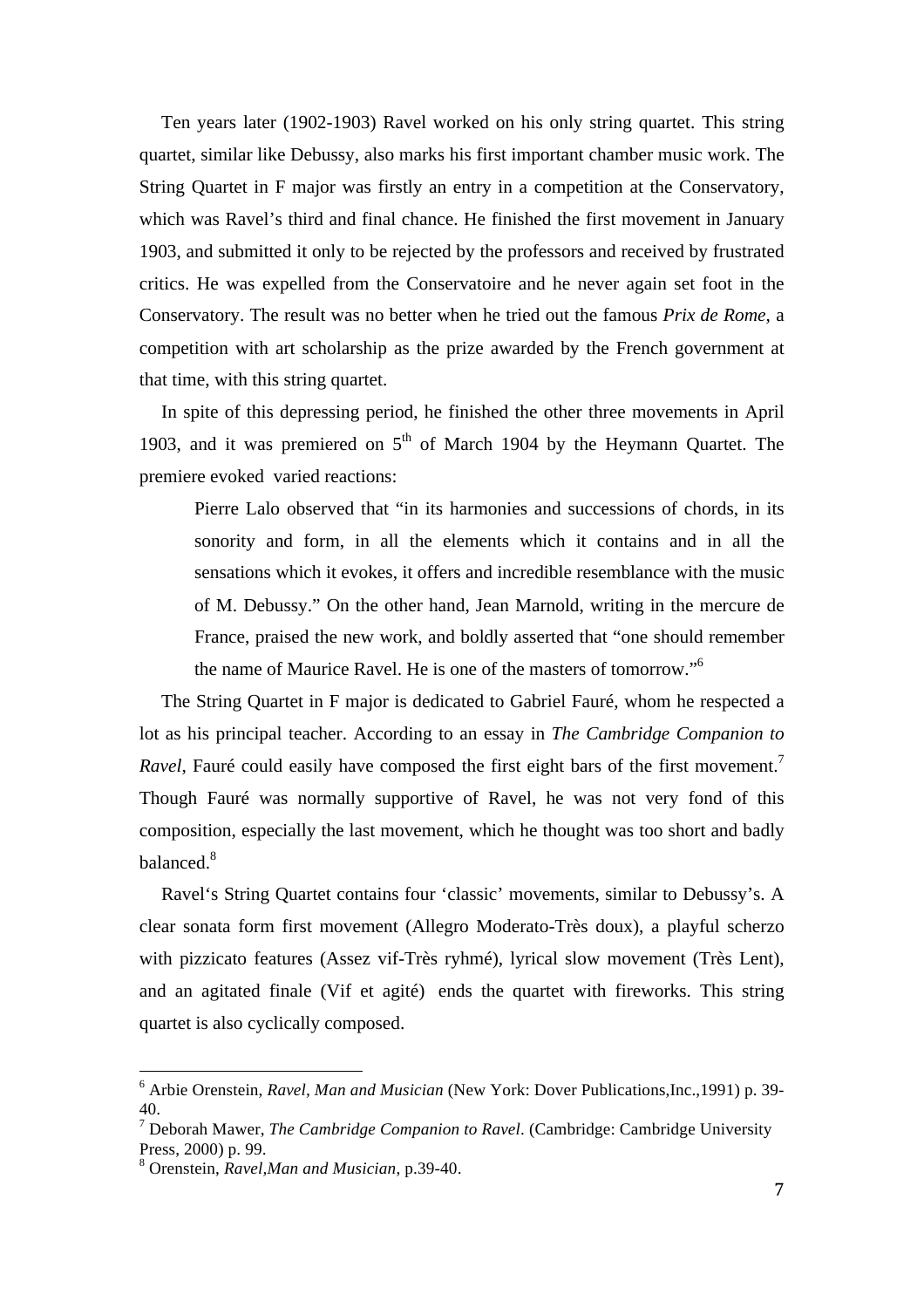As aforementioned, Ravel's String Quartet was debated almost immediately after the first performance. There was especially an avid debate about the similarities between it and Debussy's Premier Quatuor. The cyclic style, the use of pizzicato in the second movement as well as the effect of Javanese gamelan, the intervallic relationships, the extreme modulation: all of these elements are obvious enough to remind the listeners of Debussy's composition<sup>9</sup>.

Example 1.1



Fig. 1.1 Debussy's String Quartet first movement bar 14-16



Fig. 1.2 Ravel's String Quartet first movement bar 24-26

All of these similarities made the quartet almost judged as plagiarism and Ravel was heavily claimed as Debussy's imitator. On the other hand, Debussy had a different opinion about this and supported Ravel's String Quartet. Debussy's positive gesture towards Ravel came to light in a letter in 1905: "[I]n the name of the gods of music and in my own, do not touch a single note you have written in your Quartet."<sup>10</sup>

<sup>-&</sup>lt;br>9 DeVoto, *Debussy and the Veil of Tonality: Essays on his music, Dimension & Diversity, No. 4 ,* p. 191.

<sup>&</sup>lt;sup>10</sup> Roland Manuel, *Maurice Ravel* (New York: Dover Publications, Inc., 1972) p. 36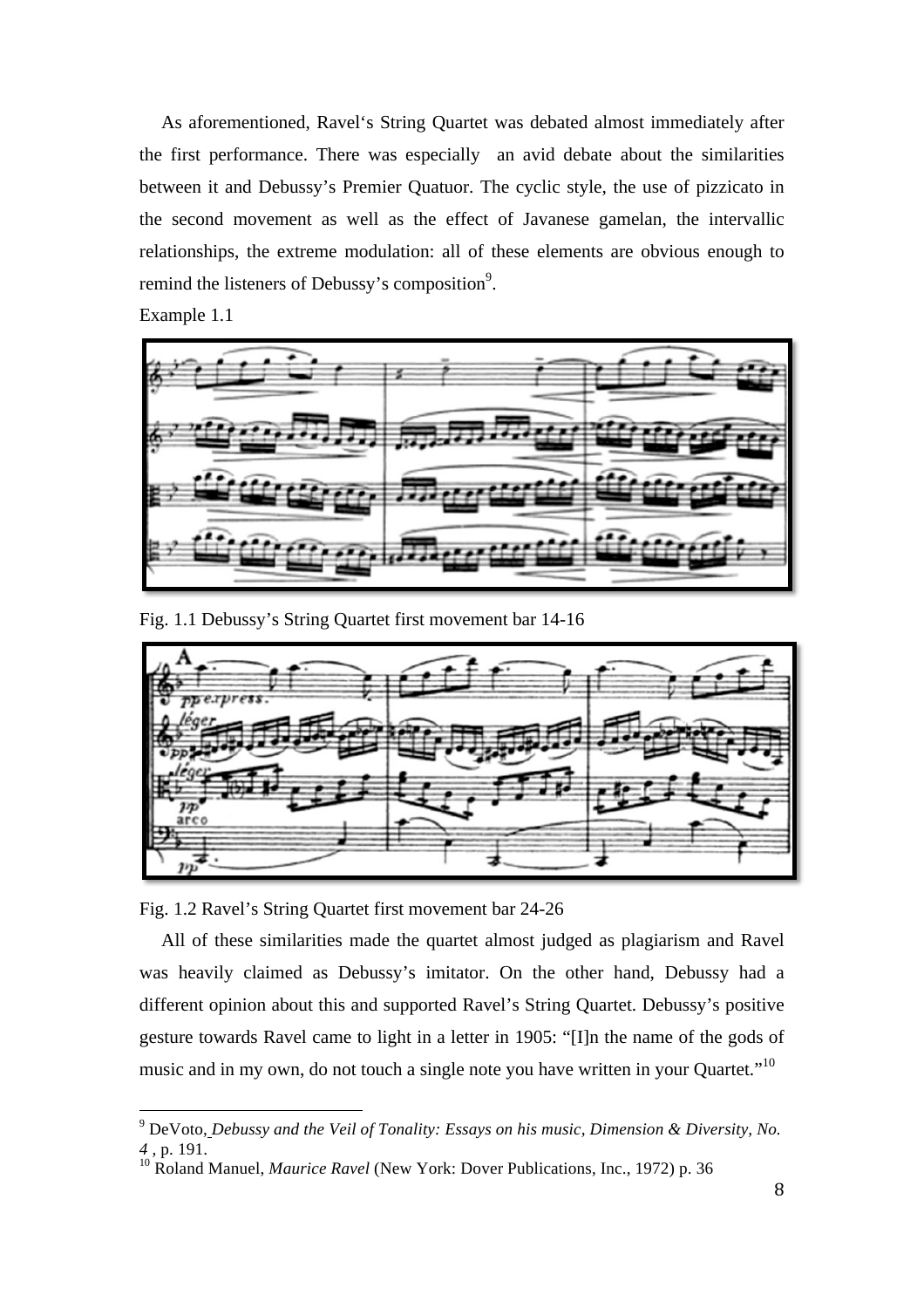In Naomi Shibatani's essay about Debussy and Ravel, she explains that Ravel had also borrowed from other composers and was not afraid to admit it. He even believed that in order to learn as a composer, one should learn by imitating good role models. He would make marks in his own compositions verifying the inspiration. For Ravel, Debussy was an inspiration for many of his earlier works.<sup>11</sup>

In spite of how similar these compositions are, they are still very personal: the harmony, the melody lines, and the way they use each instrument which produces its own color. In the next chapter, a closer approach of each string quartet will be explained more thoroughly, concentrating on the form and the harmonic progression of the first movement.

#### **The Analysis and Comparison**

After analyzing thoroughly the first movements of both string quartets, I found many interesting similar and also different things.

#### *1. The Form*

The first movements of both string quartets are acknowledged in sonata form.

#### **1.1 Debussy's first movement**

In spite of some professional analysis that I have read and studied, when my teacher, Hróðmar I. Sigurbjörnsson, and I analyzed the first movement, we did not agree immediately that the form is sonata form. The length of each theme is not always traditional and the beginning of each new theme is not always noticeable. Only in the recapitulation part the themes become clearer and more conservative.

| <b>Exposition</b> |                 | <b>Development</b> |            | Recapitulation        |             |
|-------------------|-----------------|--------------------|------------|-----------------------|-------------|
| 1.1               | <b>Bar 1-12</b> | D.1.1              | Bar 75-78  | R.1.1                 | Bar 138-146 |
|                   |                 | or $1.13$          |            | or $1.1$ <sup>'</sup> |             |
| Br.               | Bar 13-25       | 1.1 <sup>4</sup>   | Bar 79-87  | Br.2.0                | Bar 147-148 |
| $1.1^{1}$         | Bar 26-31       | $2.1^{1}$          | Bar 88-96  | Br.2.1                | Bar 149-160 |
| 1.2               | Bar 32-38       | $2.1^2$            | Bar 97-102 | R.1.2                 | Bar 161-170 |

Below is a table showing the first movement.

<sup>&</sup>lt;sup>11</sup> Shibatani, *"Contrasting Debussy and Ravel: A Stylistic Analysis of Seleted Piano Works and Ondine"*, p. 18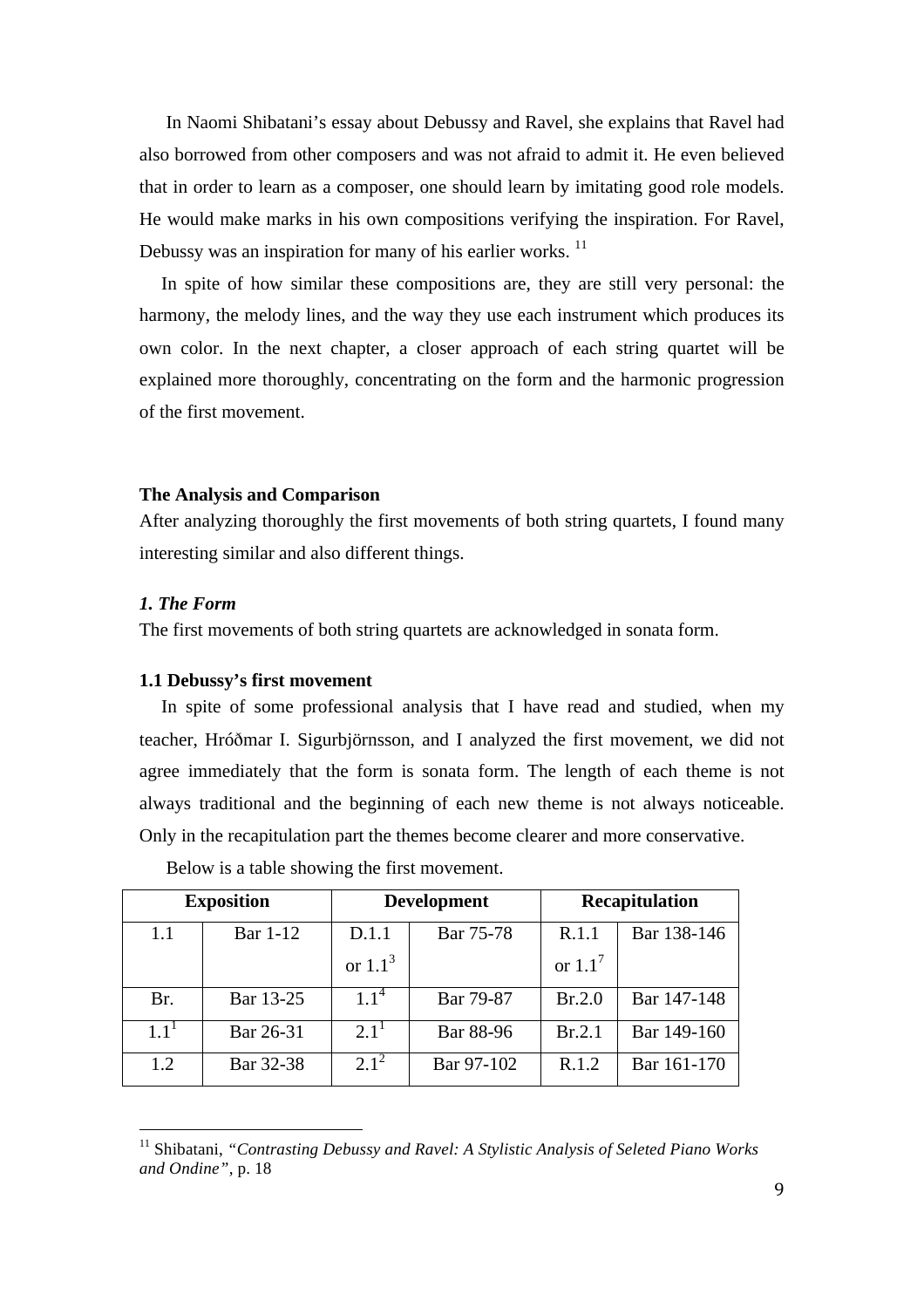|           |                   |           |             | or $2.1^{3}$       |             |
|-----------|-------------------|-----------|-------------|--------------------|-------------|
| 1.3       | Bar 39-50         | $2.1^3$   | Bar 103-110 | R.1.3              | Bar 171-174 |
| 1.4       | Bar 51-59         | $2.1^{4}$ | Bar 111-117 | R.1.2 <sup>1</sup> | Bar 175-180 |
| <b>MC</b> | Bar <sub>60</sub> | <b>Br</b> | Bar 118-119 | Coda               | Bar 181-182 |
|           |                   |           |             | 1.0                |             |
| 2.0       | Bar 61-62         | $1.1^5$   | Bar 120-131 | Coda               | Bar 183-194 |
| 2.1       | Bar 63-66         | $1.1^{6}$ | Bar 132-137 |                    |             |
| $2.0^{1}$ | Bar 67-70         |           |             |                    |             |
| $2.1^1$   | Bar 71-74         |           |             |                    |             |

Table 1.1 Debussy's String Quartet's first movement

The first theme  $(1.1)$ , lasts for twelve bars,  $4+8$  (instead of eight,  $4+4$ ). This first theme is very much unison for the first four bars. This first theme is followed immediately by the bridge, where the first violin and cello alternating the main line and the other instruments give such an atmosphere with moving sixteenth notes in minor mode and later chromatic scale. A developed 1.1 theme  $(1.1^1)$  come in bar 26, with exactly the same line for the first violin like 1.1. The only difference is the changes in the lines of violin 2, viola, and cello.

The 1.2 appears in bar 32, still, similar to the very first theme's motive and unison, only in different keys and resolve differently. Bar 39 marks the 1.3, where now something quite different comes in. The main line is played by the first violin and viola in octaves, where the second violin and cello again, giving some nuance with triplets. 1.4 comes in bar 51, with first violin and viola still playing the main line in octaves, while the second violin and cello keep the lines going with overtone scales until the Medial Caesura (or middle point) appears in bar 60, which can also be written  $1.1^2$ . Bars 61-62, my teacher and I agree to mark as a preparation for the second theme (2.0) which comes in bar 63. 2.0 is relatively short, with first violin, second violin, and viola holding the chord and the cello playing the very first theme in different keys, giving a dark and mysterious atmosphere.

The first times I went through this movement, I always thought that this was where the development part started. But, after analysing the movement and looking at it as a whole, it is clear that this is the second theme, which came as a surprise. 2.1 is four bars long, and Debussy slips the (2.0) into bars 67-68 as a small bridge just like before, and again, the second theme comes in bar 69 in a different key.Bar
75
marks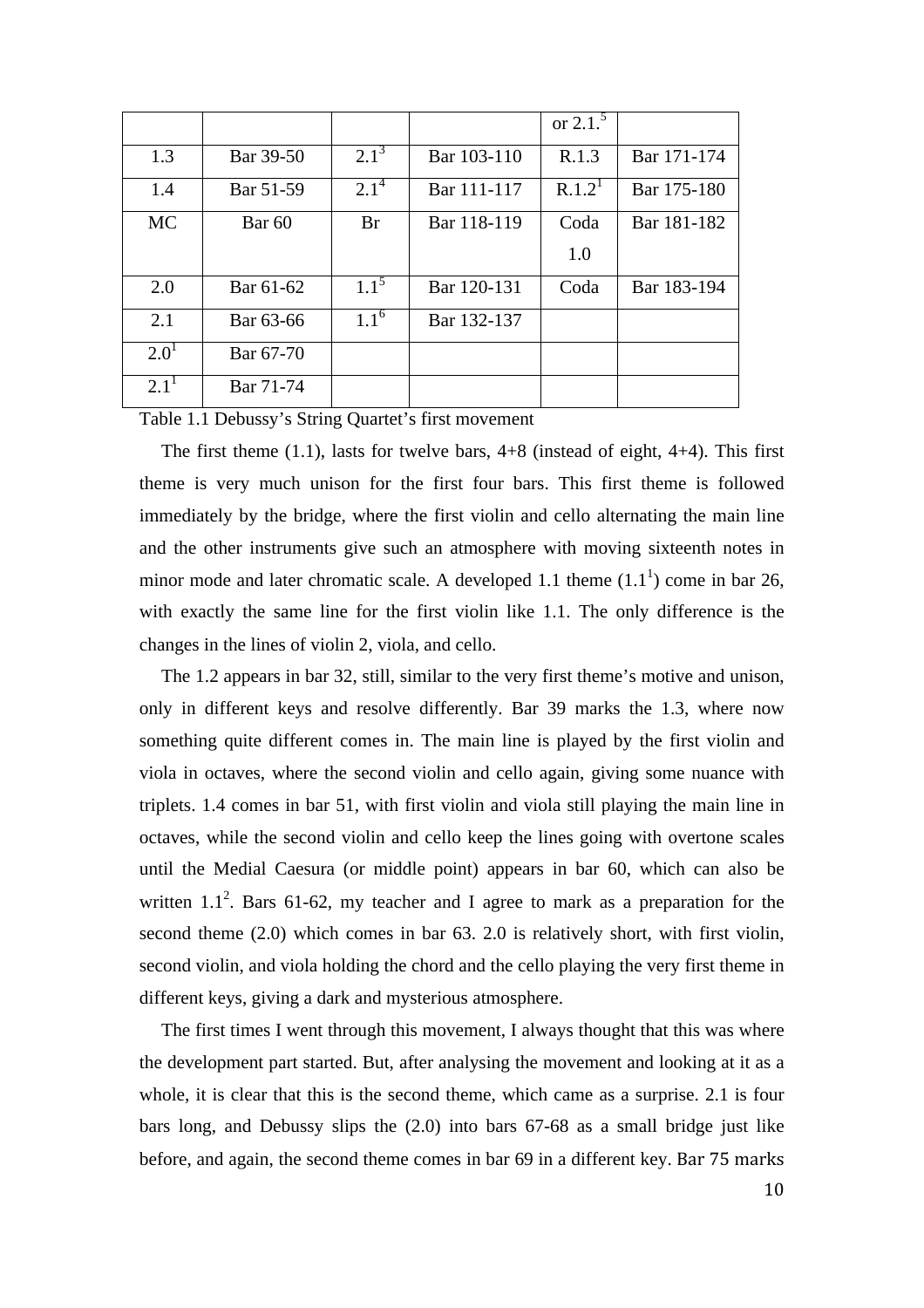the
real
development
part
which
he
starts
with
the
same
first
theme
motive
and unison (D.1.1 or 1.1<sup>3</sup>)



Fig.1.3 Debussy String Quartet first movement bars 75-79

Debussy develops the first theme which is played by the first violin, and has the second violin and viola play moving chords while the cello maintains the pedal point in bars 79-87 or  $1.1<sup>4</sup>$ . From bar 83 to 87, all the instruments alternate the lines and take turns in maintaining the chords. In bar 88, Debussy uses the second theme as the main line  $(2.1^1)$ , first played by the first violin and later the cello, with similar 'accompaniment' as before, yet he resolves it differently.

 $2.1<sup>2</sup>$  appears in bar 97, with the cello playing the main second theme lines for five bars. Again, he resolves this differently than before (bars 101-102), with unison motive and in bar 103, again the second theme motive is played by the first violin with similar acompaniments like before but in a different key  $(2.1^3)$ . Debussy continues with this second theme and modulates it in bar 111 which is also  $2.1^4$ , where this time it lasts for only two bars and continues with another unison theme. Bars 118-119 is clearly a bridge to the next motive which starts in bar 120 (2.2 or  $1.1<sup>5</sup>$ ).

The 2.2 is marked by pedal point played by the cello, and he slips the first theme motive in the viola part two times until bar  $131$   $(1.1+21)$  where he fills more of the moving chords with triplets and has the first violin play the first and the second themes, alternating every bar. Bars 136-137 are again a unison bridge to recapitulation.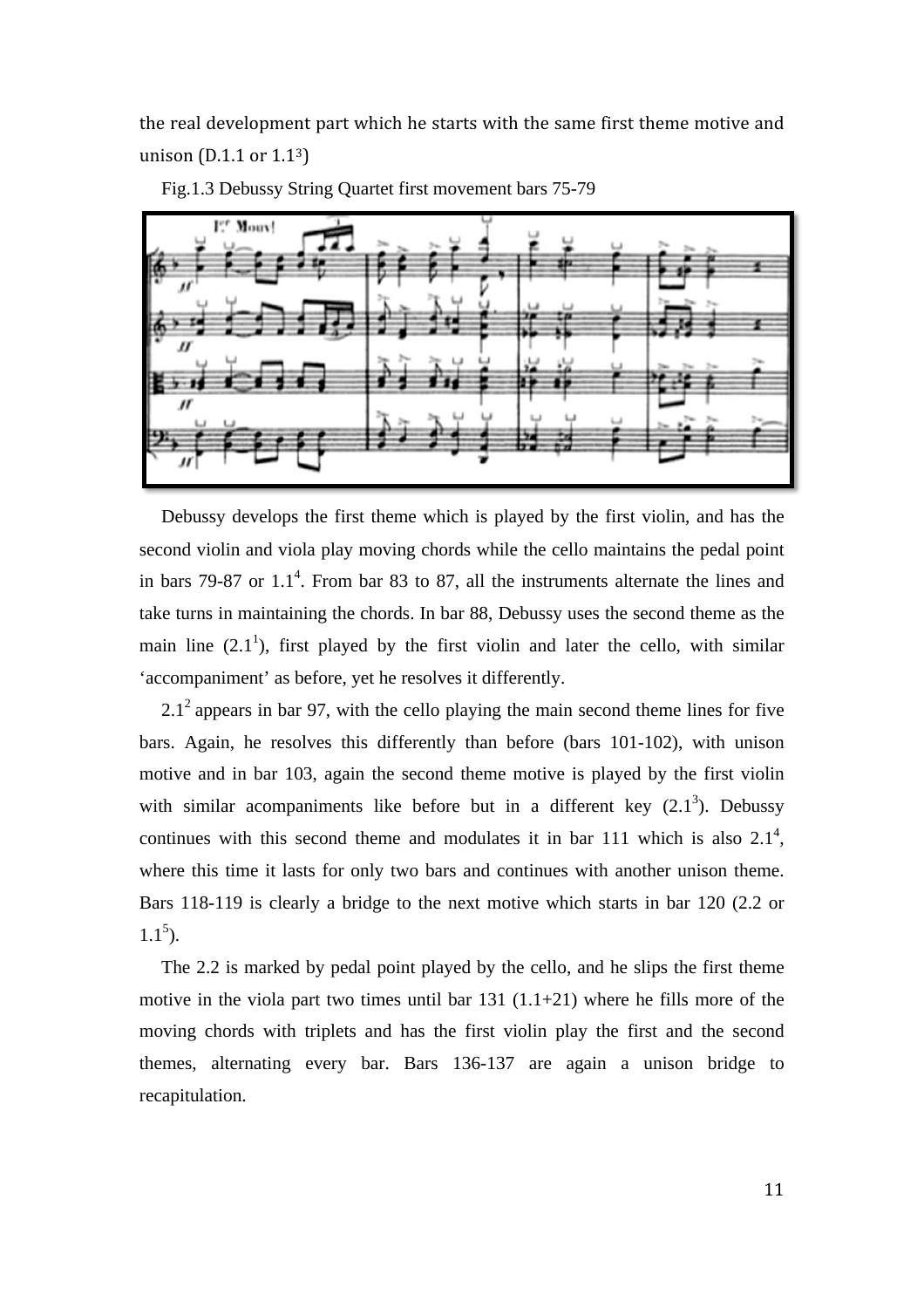

Fig.1.4. Debussy's String Quartet bars 136-138.

The recapitulation starts in bar 138 with the first theme motive with more chords added and slightly different chords progressions in between  $(R.1.1 \text{ or } 1.1^7)$ . This theme is followed by the bridge, which is a different bridge than the one in the exposition part; bars 147-148 are a short preparation (Br. 2.0) to the main bridge which starts in bar 149 (Br. 2.1), where the main line alternates between the cello and the first violin, while the others fill it with moving triplets as the nuance, as well as the modulator.

The second motive appears in bar 161 (R.1.2 or 2.1<sup>5</sup>), played by the second violin which is also joined by the viola two bars later while the first violin and the cello doing broken chords or arpeggio, giving a strong sense of key. Bars 171-174 (R.1.3) with first and second violin alternate calming triplets, which also function as a little closing of the section. Again, in bar 175  $(R.1.2<sup>1</sup>)$  a much quieter atmosphere comes in where the melody is just played by the first violin and the cello is giving a strong sense of chord. Bars 181-182, are the last short preparation for the coda section, which starts in bar 183 until the end of the movement, bar 194.

As can be seen, the form of the first movement becomes much clearer in the recapitulation part, just like the traditional sonata form. The length of each theme also becomes more traditional and predictable (four or eight bars) in the later part of development and continues in the recapitulation. I agree that this is sonata form, but more in a free and elusive way. Debussy is an expert in expanding the theme and developing it into the succeeding motives and themes. A couple of times it also appears that he mixes both the first and the second themes together. Everything is done smoothly and all seems natural, such a masterpiece by a genius.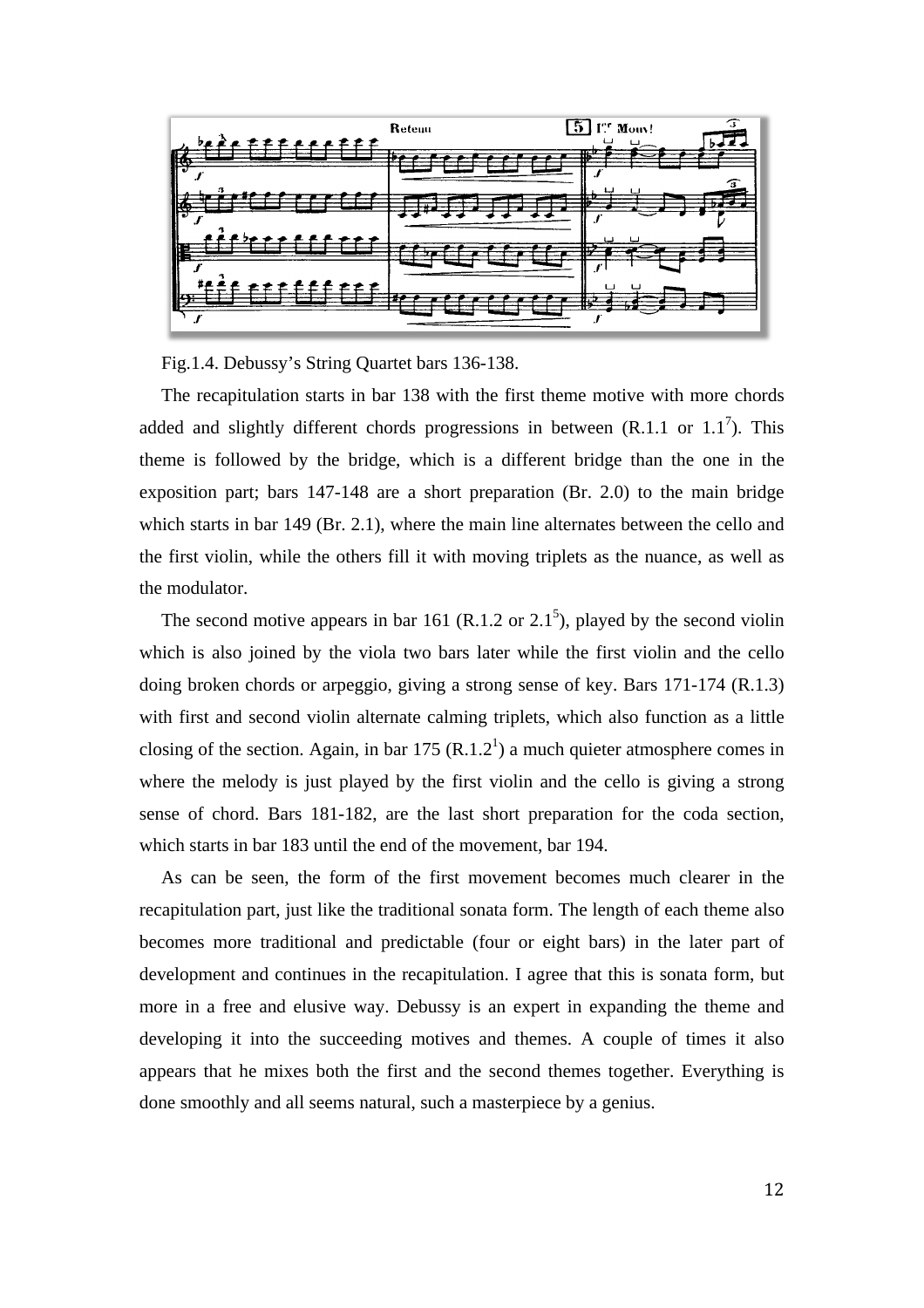#### **1.2 Ravel's first movement**

After looking at the complicated form of Debussy's String Quartet, going through Ravel's String Quartet is very simple and clear. He is very strict about the form, obeys very much the tradition, as opposed to Debussy, who is very 'liberal.' The String Quartet's first movement was not very difficult to analyze.

| <b>Exposition</b> |                | <b>Development</b> |             | <b>Recapitulation</b> |                |
|-------------------|----------------|--------------------|-------------|-----------------------|----------------|
| 1.1               | <b>Bar</b> 1-8 | D.1.1              | Bar 84-91   | R.1.1                 | Bar 129-136    |
| 1.2               | Bar 9-16       | D.1.1 <sup>1</sup> | Bar 92-98   | R.1.2                 | Bar 137-144    |
| $1.1^{1}$         | Bar 17-20      | Br.                | Bar 99-101  | R.1.3                 | Bar 145-148    |
| Br.1.0            | Bar 21-23      | D.1.2              | Bar 102-113 | Br.2.0                | Bar 149-151    |
| Br.1.1            | Bar 24-26      | D.1.3              | Bar 114-118 | Br.2.1                | Bar 152-154    |
| Br. 1.2           | <b>Bar 27</b>  | D.1.4              | Bar 119-128 | Br.2.2                | <b>Bar 155</b> |
| Br.1.1            | Bar 28-30      |                    |             | Br.2.1                | Bar 156-158    |
| $1.2^{+}$         | Bar 31-34      |                    |             | $2.2^{+}$             | Bar 159-166    |
| Br. 1.2           | Bar 35-38      |                    |             | Br.2.3                | Bar 167-170    |
| Br.1.3            | Bar 39-43      |                    |             | <b>MC</b>             | Bar 172-183    |
| <b>MC</b>         | Bar 44-54      |                    |             | R.2.1                 | Bar 184-197    |
| 2.1               | Bar 55-68      |                    |             | Coda                  | Bar 198-213    |
| L.1.1             | Bar 69-73      |                    |             |                       |                |
| L.1.2             | Bar 74-76      |                    |             |                       |                |
| L.1.1             | Bar 77-79      |                    |             |                       |                |
| L.1.2             | Bar 80-83      |                    |             |                       |                |

Table 1.2 Ravel's String Quartet's first movement

The first theme (E1.1) of the String Quartet in F major is simply eight bars (4+4). The first violin plays the magical opening, the very first theme, while the second violin, viola, and cello are responsible for the chord progressions. E1.2 comes in bar 9, with the line alternating intensely between the first and second violin until bar 16.  $E1.1<sup>1</sup>$  comes in bar 17, a little bit differently developed than the first theme. Br. 1.0, or the preparation for the bridge part comes in bar 21 and lasts for three bars.

Bar 24 marks where the bridge actually starts, with the main line in the first violin, pedal point in cello, and fast moving sixteenth note on the second violin and viola. Oddly, this bridge theme is only a three bars theme  $(1,5+1,5)$ , so that Br.1.2 is marked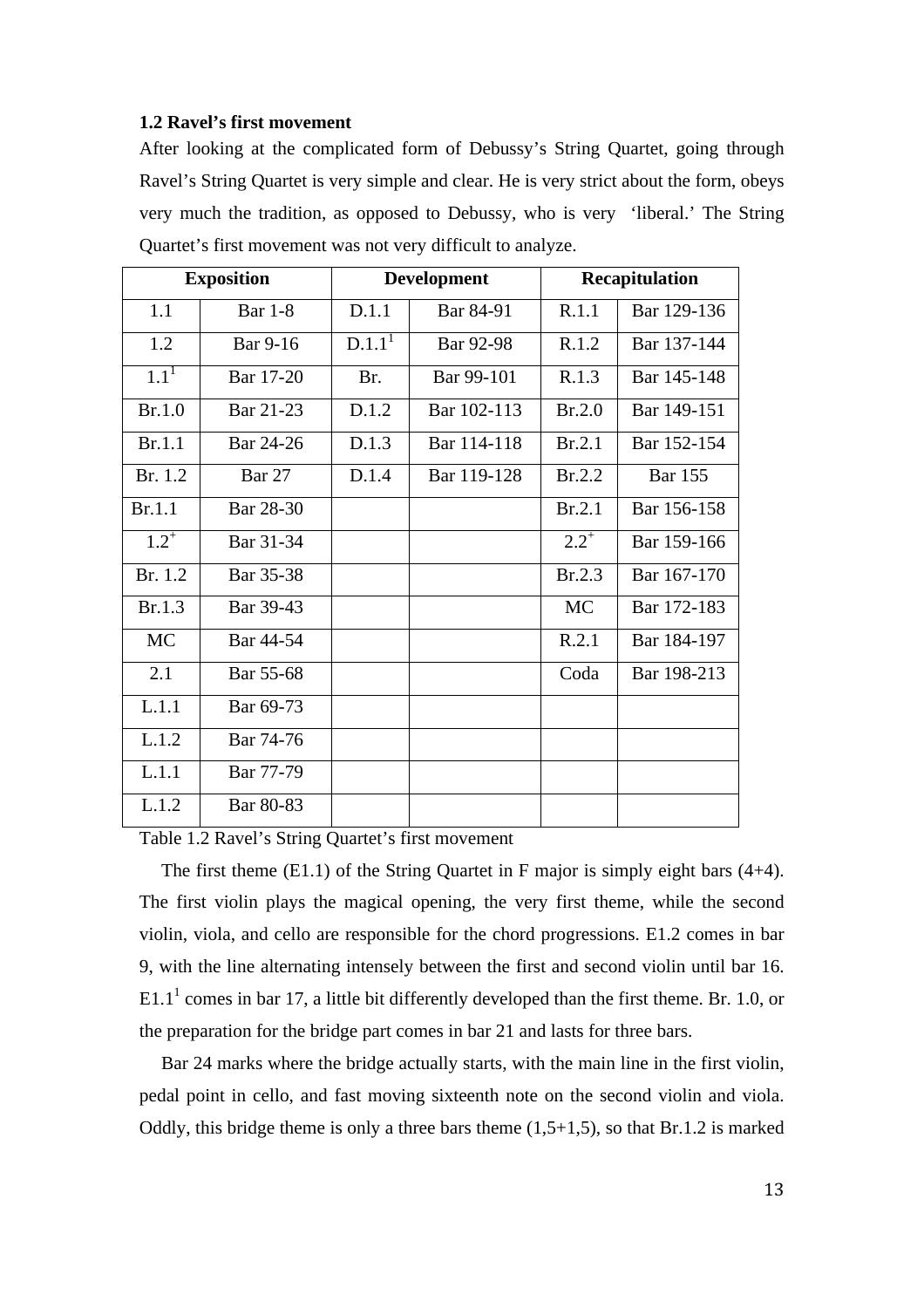in bar 27. Again, Br. 1.1 appears in bars 28-30, with the theme now presented by the viola and then switches to second violin.



Fig.1.5. Ravel's String Quartet bars 24-32.

The extension of Br.1.2 or  $1.2<sup>+</sup>$  comes next in bars 31-34, leading to, again, Br. 1.2 in bars 35-38 with intense chord progressions in the second violin, viola, and cello. Br.1.3 interrupts the lines quickly in bars 39-43, dominated by fast sixteenth notes. The Medial Caesura, or the middle point, comes next, in bars 44-54, leading into the second theme. This part is also a developed theme from Br. 1.2.

The second theme (2.1) in bar 55 is played by first violin and viola in octave, while the second violin and pizzicato in the cello gave the nuance. It continues up to bar 68, where in bar 63, the line is switched to second violin. All of these lead up to the closing section which starts in bar 69, which contains two motives. The first motive (L.1.1) from bars 69-73, and the second one (L1.2) is exactly the same line as the first motive (E1.1) but treated a little bit differently. L1.1 comes again in bar 77, and L1.2 in bars 80-83. In this whole closing section, the cello maintains the pedal point of each harmonic progression. Another interesting thing in this closing section is how Ravel slips the first motive (E.1.1) in the second violin and viola lines.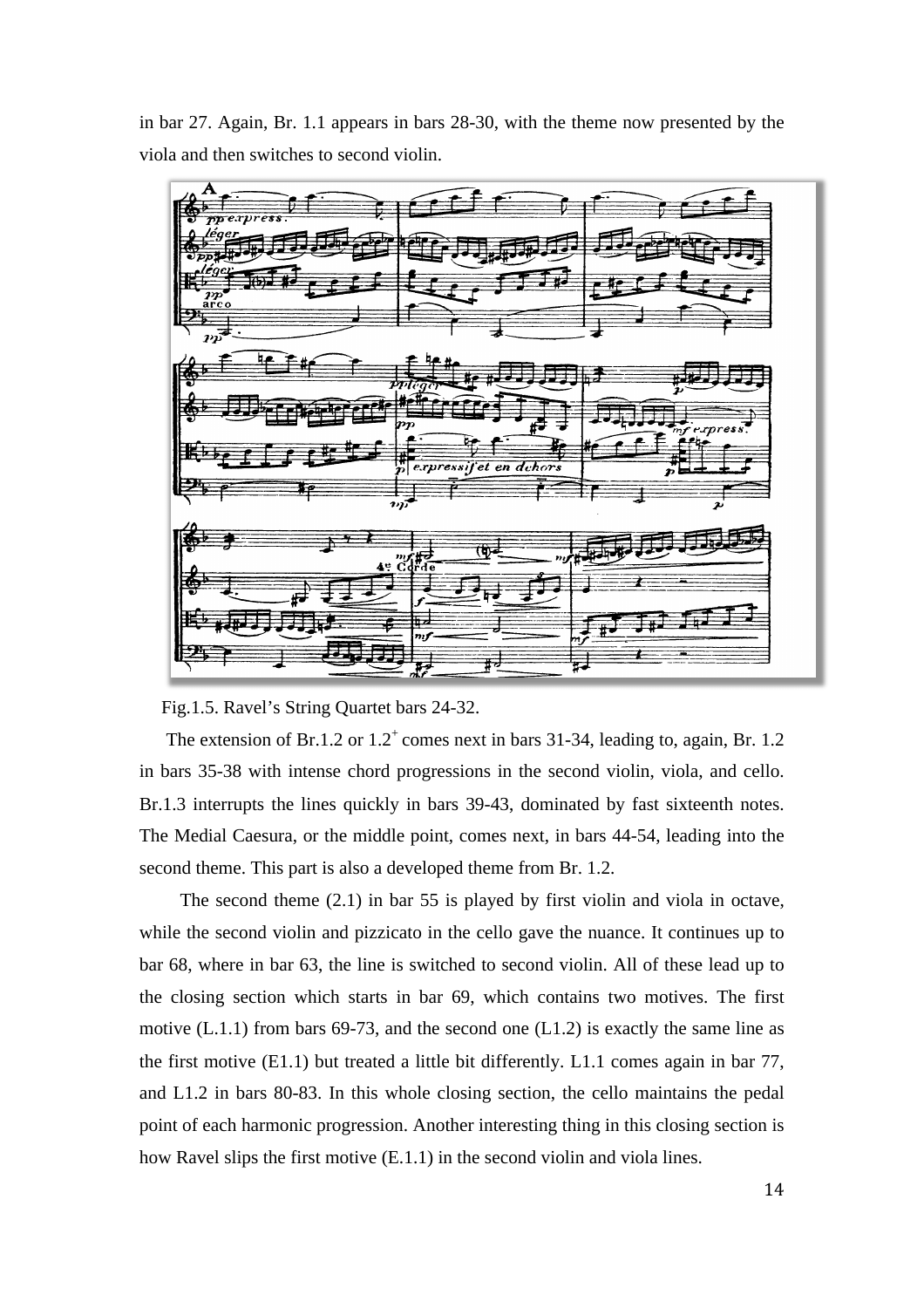The development part starts in bar 84 with some effects from the second violin and viola, continued by first and second violin a bar later, when the viola comes in with the main main line (D.1.1).



Fig.1.6 Ravel's String Quartet bars 84-90

In bar 92 ( $D.1.1<sup>1</sup>$ ), the line is played by first violin and cello in octaves up to bar 98. The next three bars, I concluded as a bridge to the next development motive, (D.1.2) which starts in bar 102-113, switching lines in between all the instruments and, of course, modulating. Bar 114 (D.1.3) is a mixture of the themes in the main line, played by the first violin, while the others have intense chord progressions, which lead to the climax of the piece in bar 119 (D.1.4). This climax marks the end of the development part.

The recapitulation part is similar to the exposition part. Ravel uses many of the same features and atmosphere as in the exposition part, except the harmonic progression. It starts in bar 129 (R.1.1), where the first theme comes, but is resolved and modulated differently. R.1.2 comes in bar 137, exactly the same motive as in the exposition part, except the keys. R.1.3 comes next in bars 145-149.

Again, like the exposition part, the next three bars (149-151) are the short preparation to the bridge part (Br.2.0). Bar 152 marks the real bridge (Br.2.1), Br.2.2 comes in bar 155 and Br.2.1 comes again in bars 156-158. Another extension of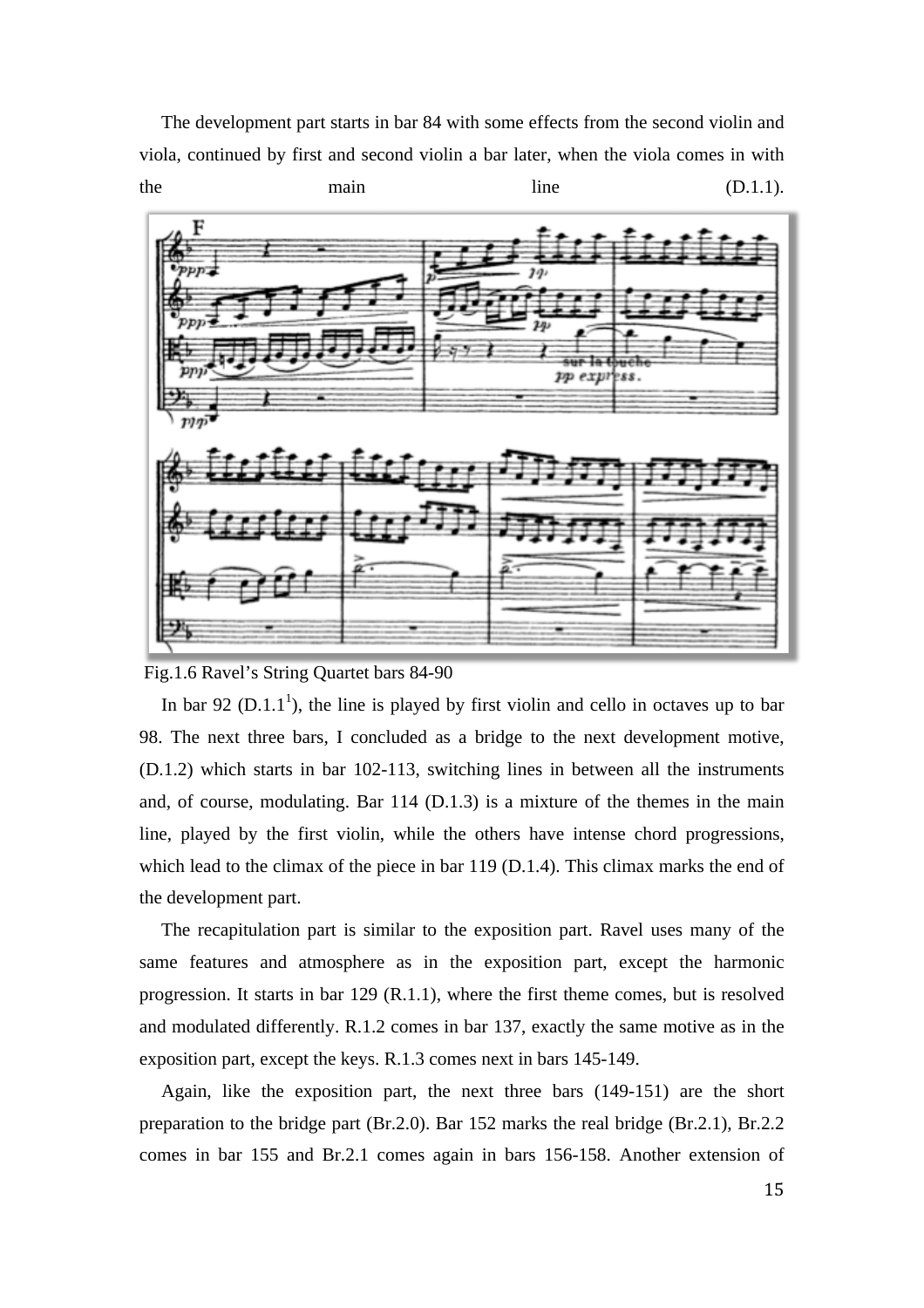Br.2.2 starts in bars 159-166, leading to Br.2.3 that appeared in bars 167-170. Another Medial Caesura comes in bars 172-183, in a different key, but is resolved differently, leading to exactly the same second theme (R.2.1) as the one in the exposition, up to bar 190, then again, it is resolved differently, going to the closing section or coda, which starts in bar 198 to the very end of the movement, bar 213.

## *2. The Tonalities and Harmonic Progressions*

### **2.1 Debussy's first movement**

Debussy opens the movement with phrygian mode in G minor, which lasts for the first twelve bars. The bridge that follows the first theme clearly gives a sense of G minor scale, until bar 17, where the cello takes over the melody in B flat mixolydian mode for four bars, and switches back to G phrygian mode, accompanied by chromatic scale played by first violin and viola. He changes to F major (IV/IV) in bar 24 and 25, as the preparation for the developed first theme  $(1.1^1)$ .

Although the  $1.1<sup>1</sup>$  has the same melodic line as the very first theme, Debussy changes the harmony of second violin, viola, and cello. Instead of the predictable G minor chords, the E flat major chord appears for two bars and G flat major in two bars, before going back to E flat major for another two bars.



Fig.2.1. Debussy's String Quartet first movement bars 25 -31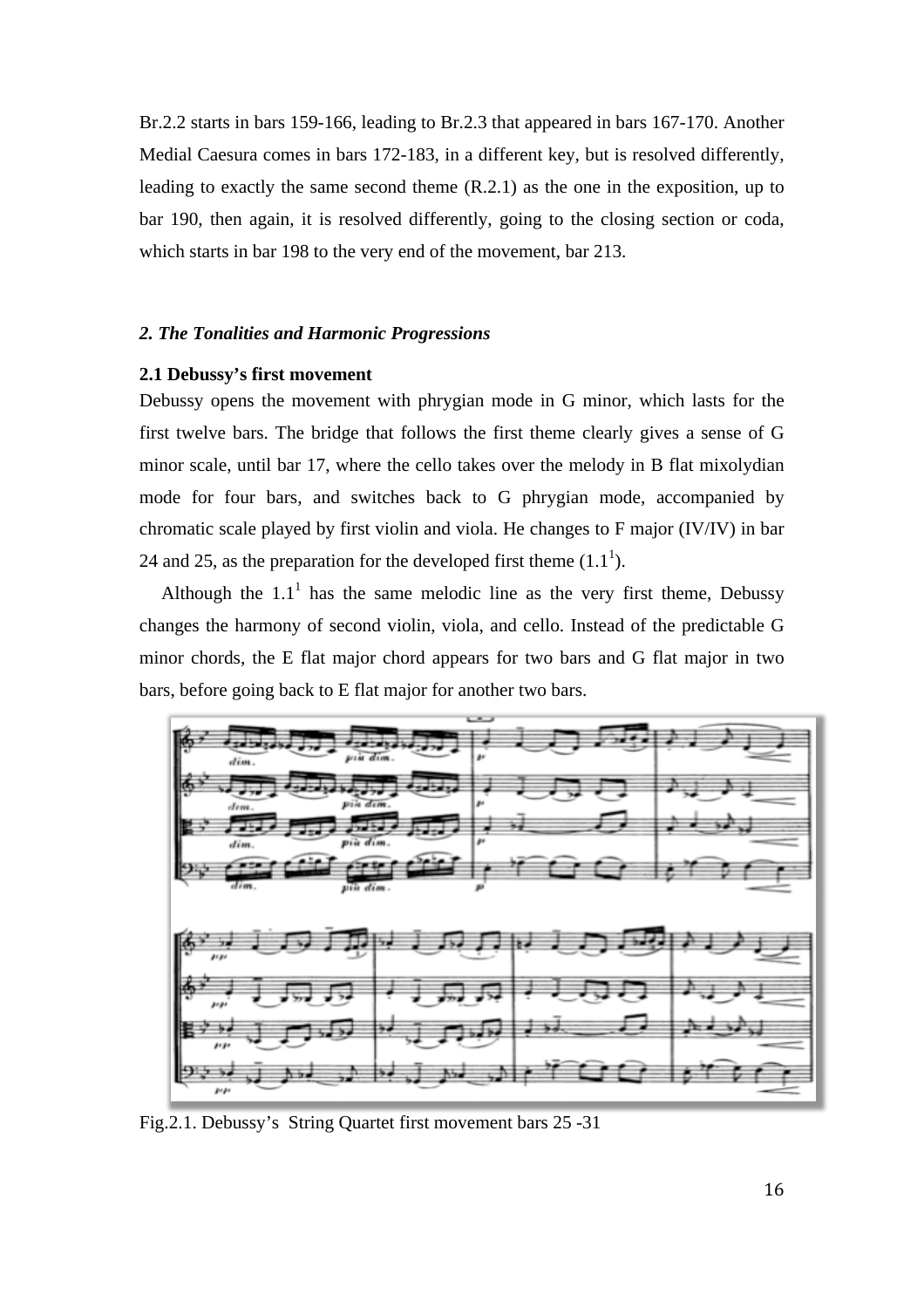In bar 32, the 1.2 comes in G minor, flows to full diminished fourth chord, and then to C flat mixolydian mode, preparing the 1.3 which comes in bar 39 in B flat in phrygian mode and lasts for the whole section. A surprising C major overtone scales appears in bar 51, or 1.4, leading to C mixolydian mode after two bars, and finally to B major, alternating with C major chord every beat starting in bar 55 until bar 58, where the B major becomes conclusive.

The preparation for the second theme or 2.0 is in F sharp minor, clearly brought out by the cello, and continues through the second theme (2.1) until bar 66. Another 2.0 comes right after 2.1 in bar 67, which appears in G minor up to the middle part of the second 2.1, where he emphasizes C major chord with seventh (V/f or V/III/d) leading to the development part which is in D minor.

The beginning of the development part gives an impression of F major, though it is actually in D minor. For the next few bars, Debussy maintains the D minor atmosphere by pedal point on the minor fifth chord which is played by cello and chords played by the second violin, while the viola has a moving chromatic line up to bar 83, where the d minor chord can beheard clearly. Bar 88 marks the surprising modulation to B flat major, which continues for four bars, until bar 92 where it changes to  $V^9$  of D minor (A major chord), also for four bars.



Fig.2.3. Debussy's String Quartet bars 88-93.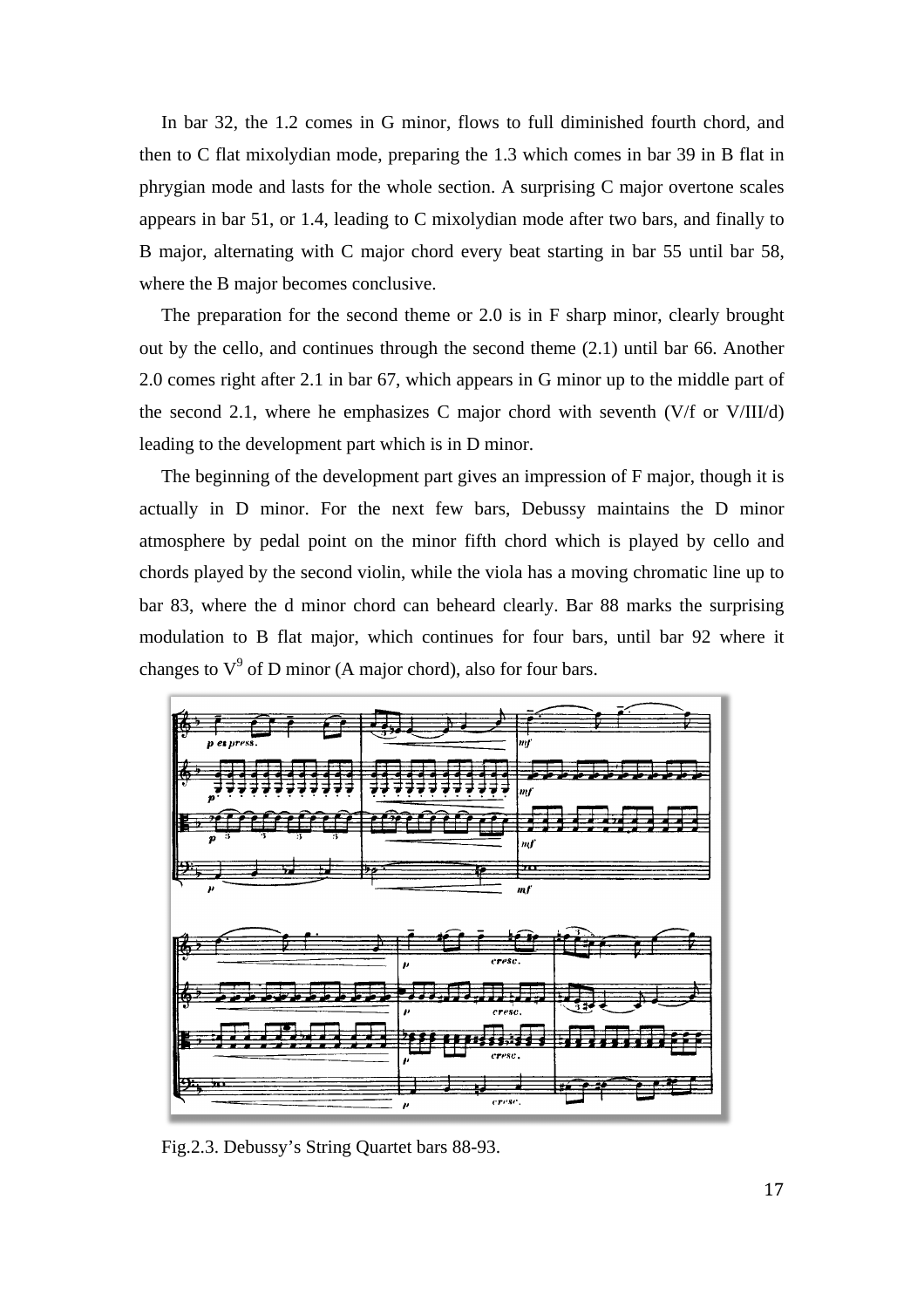A whole tone scale in F major appears in bar 97, clearly played by the cello for a traditional four bars motive, yet Debussy expands this cello line for another two bars ( bars 101-102), and smoothly changes the harmony of the other instruments to ii/F sharp major, or G sharp minor, as a preparation for the upcoming theme, which is in F sharp major.

![](_page_19_Figure_1.jpeg)

Fig.2.4. Debussy's String Quartet bars 97-102.

After eight bars of solid F sharp major, Debussy modulates to a minor using the same pattern and melody for a short while, and extends the pattern in G Phrygian mode as a bridge. Instead of maintaining the G Phrygian mode when the first theme comes in the viola line, Debussy switches the harmony into  $V^7$  half diminished chord in d minor with pedal point in the cello line.

The next few bars are basically a bridge; the recapitulation part starts a bit later in bar 138. It is not clear in what key it is in and it is always moving, which is typical of Debussy's style. The second violin, viola, and cello move chromatically while the line in the first violin also helps the progression. All of these prepare towards the solid G minor chord in recapitulation.

The harmonic progression in the recapitulation is slightly different from the exposition, though he uses more or less similar melodies and patterns. He starts the recapitulation with G Phrygian mode chord, same as the opening in the exposition part, yet he adds some extra notes in the chord for thicker sound. Debussy then modulates this whole section little by little to the second motive in recapitulation. First, he smoothly changes to B flat major in bar 147, gives a hint of B flat minor for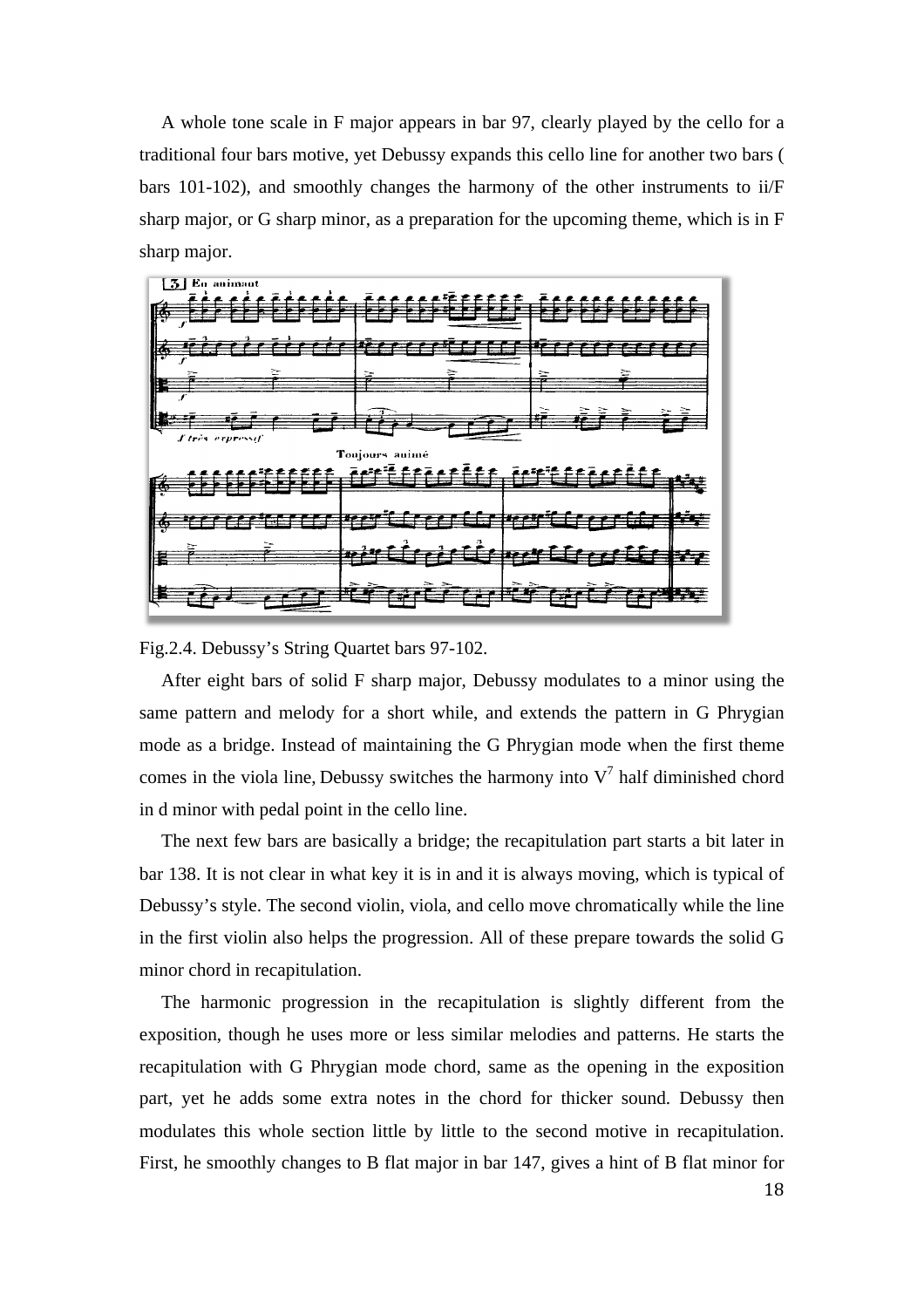two bars, moving to F sharp minor, preparing for the coming D Lydian mode which calmed down the whole movement, and also for the fact that he does not use extreme harmonic changes after this section.

Pedal point in V/g or D major is used from bar 167-170, just to maintain the atmosphere. He establishes the G minor nuance from bar 171 until the very end, using the chromatic progression for a few bars, until the coda part where the solid G minor chord closes the whole movement.

Debussy's characterisitics are obvious in this piece, or at least in this movement. It is clear from his way of modulating (he uses the I-III progression a lot), changing the chords smoothly, surprising resolutions, the use of modes, and how at some points he does not give a clear sense in what key it is. I strongly think that his first and foremost concern was the atmosphere or nuance that some harmony and tonality give, rather than mapping everything beforehand. Moreover, it seems that he was very free and open to everything when he composed. That is also why his music is relatively complicated to analyse: both form and harmonic progression.

#### **2.2 Ravel's first movement**

Ravel establishes a strong nuance of F major in the very beginning for four bars. Soon in the fifth bar, he switches to A flat major, or the third scale degree (mediant) of F minor. He ends the first theme with a G minor chord, which is the second degree in F major, and uses this chord more in the next few bars, alternating with  $IV^{46}$  every second beat until bar 16, where he ends with the V in F major (C major). Bar 17 starts again in F major and is resolved into  $II<sup>#11</sup>$  or V/V with a hint of whole tone scale.

![](_page_20_Figure_5.jpeg)

Fig.2.5. Ravel's String Quartet bars 19-23.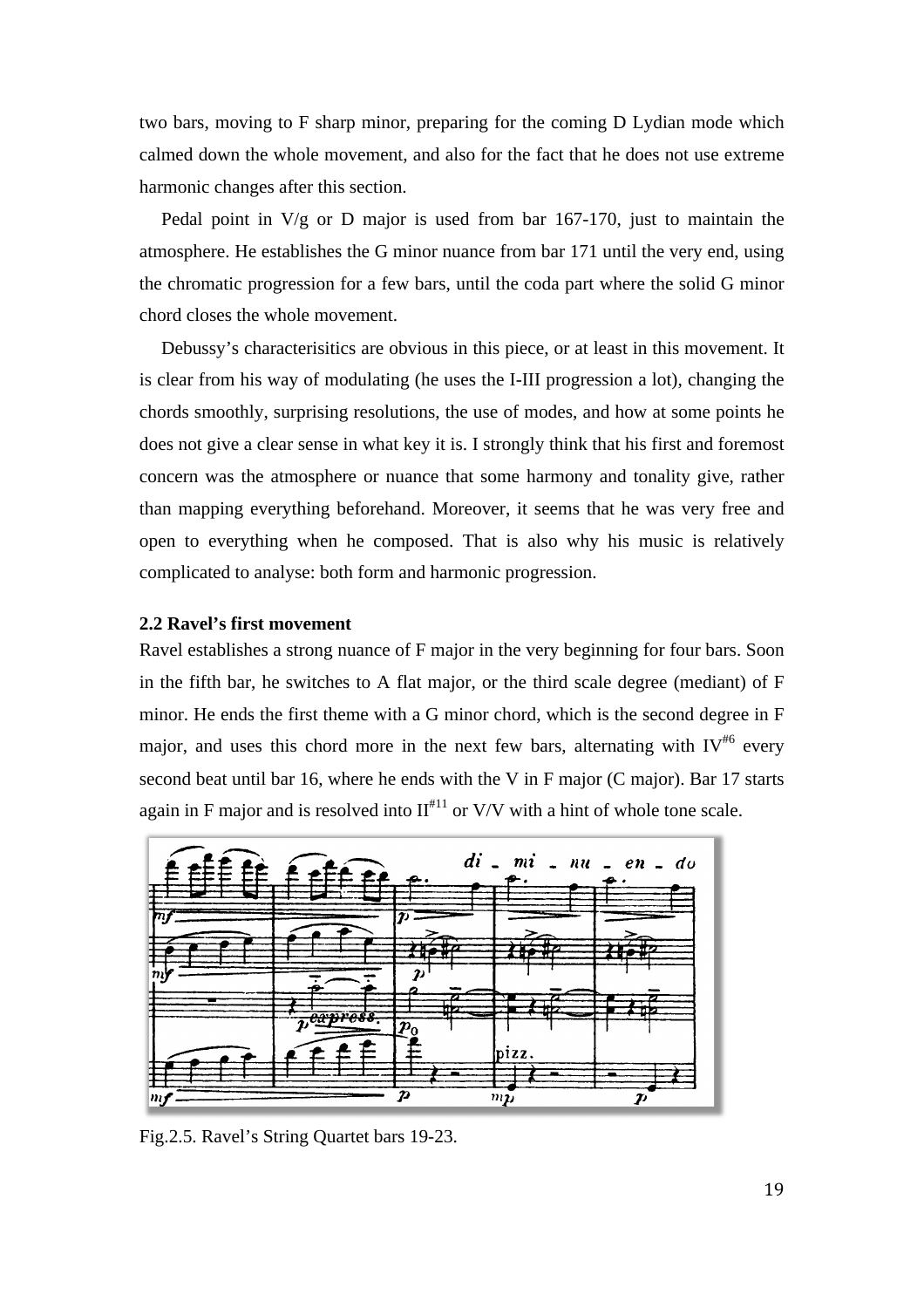The bridge starts with the dominant chord of F major and continues with a lot of interesting harmonic progression. First, Ravel starts with chromatic progression in the cello line (vi<sup>7</sup> - #vi<sup>0</sup> – vii<sup>13</sup>) and stays in vii<sup>13</sup> or E minor, for three bars. I agree with my teacher that Ravel uses it as pedal point; the dominant of a minor. The note of the first two beats in bar 31 fits into eight tone scales, which appears very often in this movement. In these bars the axis system in Tonika  $(Ton<sup>0</sup>)$  also appears, which Ravel also uses relatively a lot in this movement.

The subdominant of axis system ( $sub^0$ ) appears in bar 35, can clearly be heard by the C sharp minor chord  $($ #v $)$  for a few bars, and then alternates with E half diminished chord. These chords also fit if we change the tonality into D minor, as a big preparation for the medial caesura, and later, the second theme, which is all in D minor. The second theme stays in D minor for a relatively long time. From bars 61- 68, the indication of the IV scale degree (B flat major) becomes clearer until finally it comes in the beginning of the closing section in bar 69.

The closing section has a very interesting and beautiful harmonic progression, which is a whole tone scale or chords stepping down; obvious in the cello line (B flat bars 69-73 – A flat bar 74-76 – G flat bar 77-79 – E bar 80-83 – D bar 84, which is also where the development part starts).

The development starts off in D minor with strong chords played by the first and second violin, while the viola has the main line and changes it elegantly to a flat minor. In bar 98, the  $Ton<sup>0</sup>$  appears back, indicated by enharmonic B major chords. It starts to be solid from bar 102 until 109. The next few bars have an extreme harmonic progression, marked by the eight tone scales moving up in the cello line, all building up tensely to the climax in bar 119.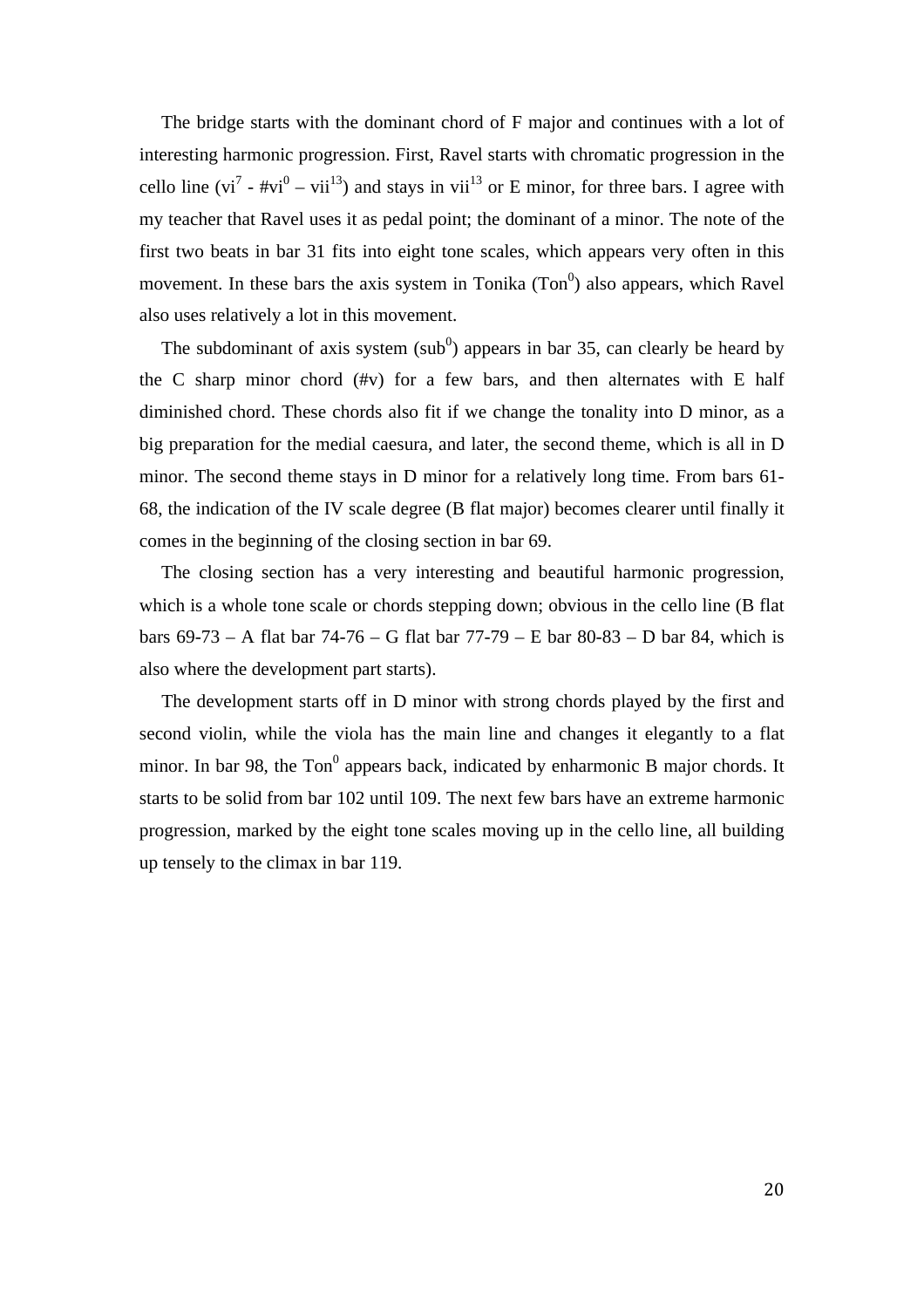![](_page_22_Figure_0.jpeg)

Fig.2.6. Ravel String Quartet bars 117-122.

F# major/minor chords marks the climax in bar 119, also with whole tone pattern. It is called major/minor chord because of the effect given by second violin and cello which play F#- A# - C# while the first violin and viola plays A instead of A#. The whole tone pattern from F# stays until bar 128, closes the development part and leads effortlessly to the recapitulation part.

The first four bars of the recapitulation part are exactly the same as in the exposition part. Instead of going to A flat major or F minor, it goes to G major. Bar 136 chromatically moves to F minor and stays until 148. Bar 149-151 indicates the  $V^{+11}/V$  and again, with the color of whole tone scale pattern. The next four bars have exactly the same harmony with the exposition, but Ravel resolved it differently. This time, he resolves it into V/as, or E flat mixolydian.

Soon in bar 159, the sub<sup>0</sup> appears, indicated by E minor chord, which changes into D flat mixolydian in bar 163-171. During these bars, we can also slowly change it into F minor. Bar 172 marks the solid F minor atmosphere with the pedal point in the V (C major). Surprisingly, in bar 180 he uses exactly the same first and second violin lines, yet changes the viola and cello lines, and gives a huge harmonic difference between the recapitulation and exposition. He still maintains the pedal point in the V degree.

The second theme in the recapitulation is in F major, again with exactly the same line in the first violin, second violin, and viola; the cello has the only line which is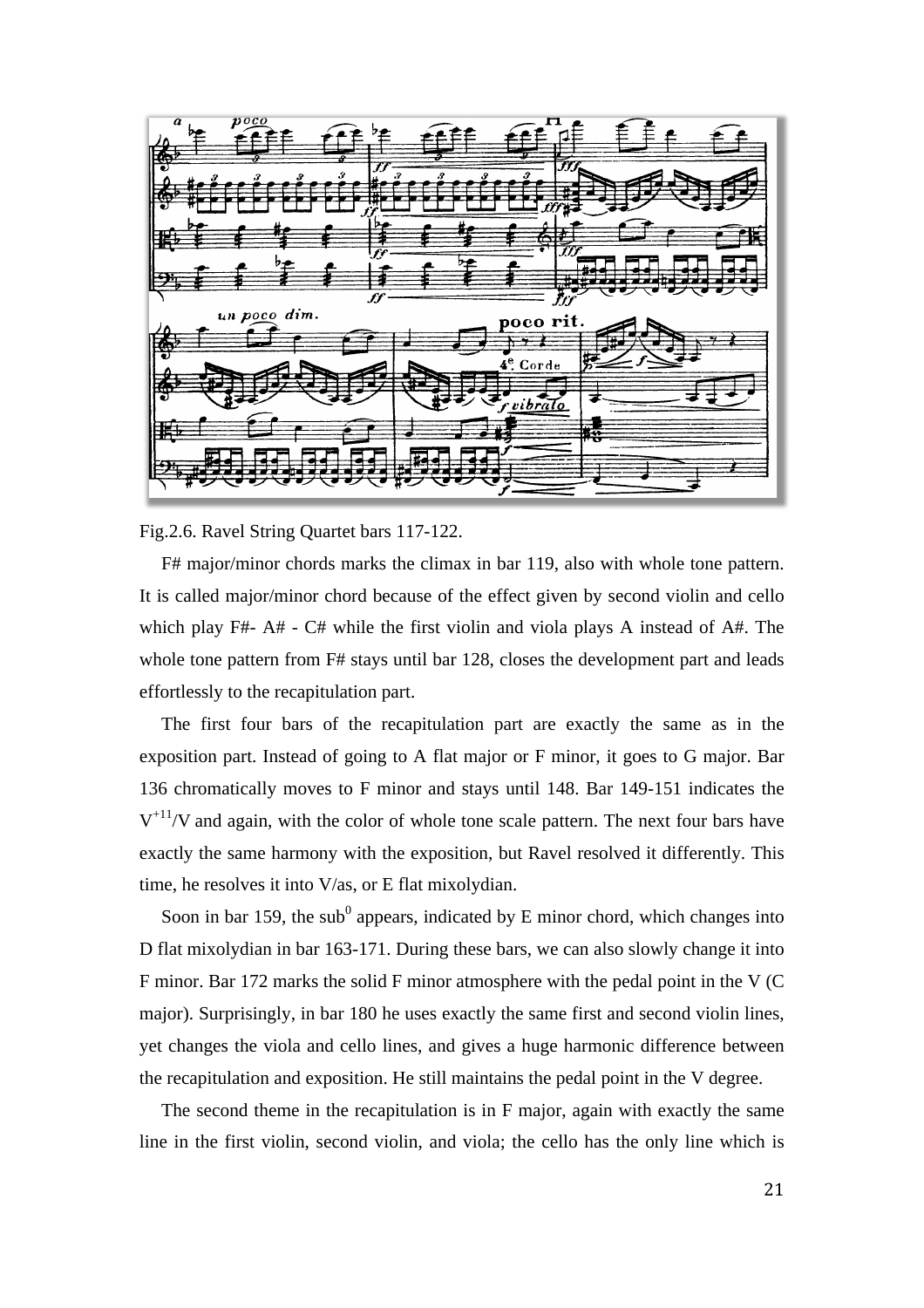responsible for the huge harmonic changes. B flat major is heard clearly in bar 192, right before the closing section.

The closing section also has an interesting harmonic progression, again, using the whole tone steps down. Starting in bar 198, with C# major (#V), B lydian in bar 204, A Lydian  $(III<sup>lyd</sup>)$  in bar 207, G Lydian  $(II<sup>lyd</sup>)$  in the next bar, and finally comes 'home' to F major  $(I^{lyd})$ . The beautiful ending is marked by E flat major (lowered VII) alternating with F major (I), until the second last bar (G major /  $II^9$ ) and ends on a peaceful F major.

![](_page_23_Figure_2.jpeg)

Fig.2.6. Ravel's String Quartet bars 200-213.

This movement reflects Ravel's signature style in many ways. How he makes effortless harmonic progression, the harmonic features, the use of modes and axis system, and the form which is very traditional and clear. He also gives clear impressions of what key it is in at the moment (clearer than Debussy did), and he uses the atmosphere differently than Debussy. Sometimes, however, it occurred that he used similar harmonic progression like Debussy did (the changes from I-III). It seems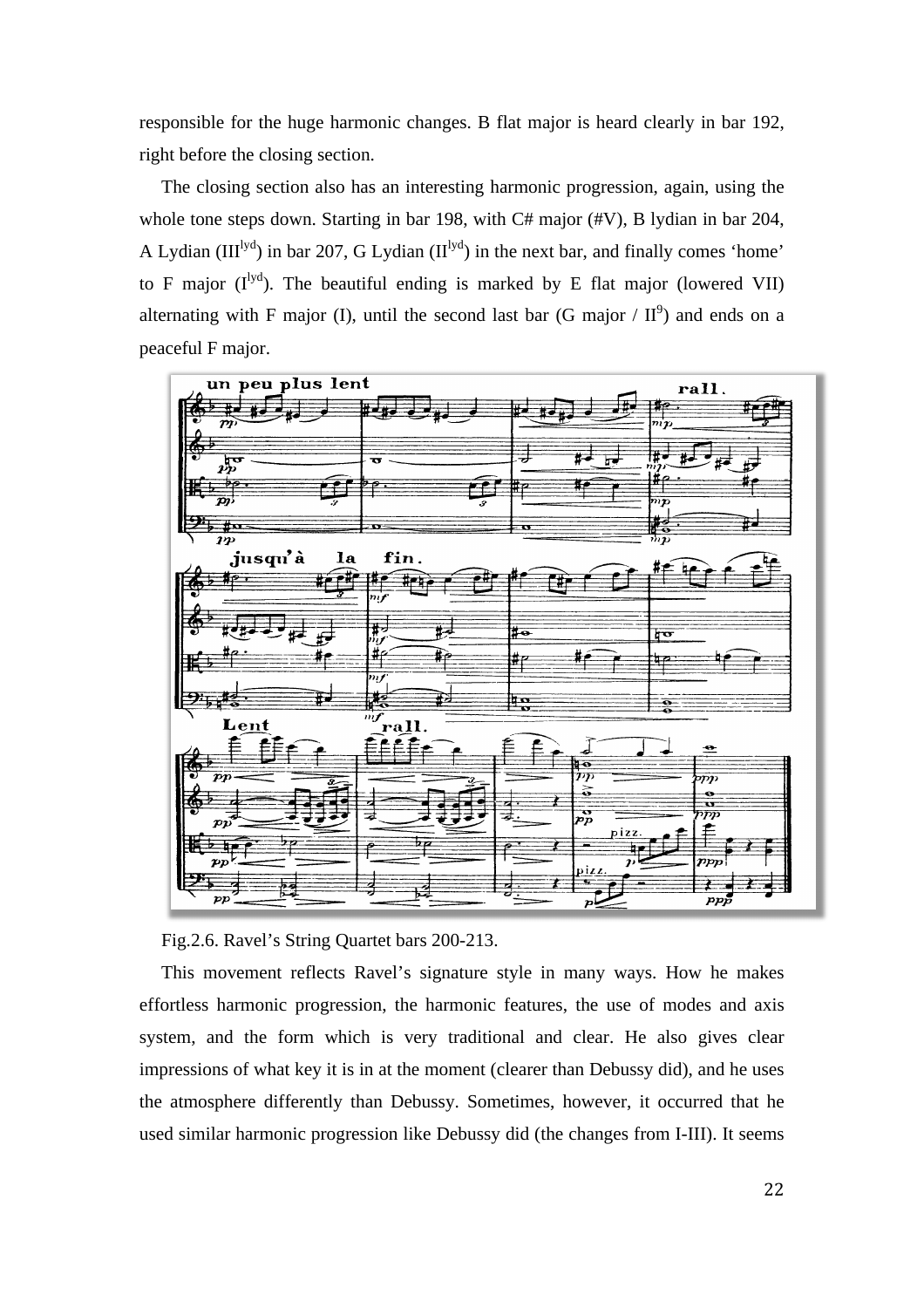that he learned a lot from Debussy's work, but composed independently without any intention to copy Debussy's work.

#### **Conclusion**

After taking a closer look on these string quartets, I have learned more of Ravel and Debussy's personal signature styles; how distinct and unique they are as composers, though Ravel borrowed a lot from Debussy, particularly for this composition. As can be seen, Ravel took the model of Debussy's String Quartet and composed his own String Quartet based on it. However, I conclude that his own approach was to learn from Debussy, but at the same time also to establish himself as an independent composer during this period.

The fundamental difference between these two works is the individual color of each composer. Ravel uses smoother materials, always very lyrical, intimate, and pure, closer to the character of string instruments, though his main intention is the richness in impressionist colors, while Debussy uses rougher materials to create the colors, and often he captures the atmosphere better than the lyrical side. In addition, Debussy intends to write more big chords and dramatic nuances as if he writes for piano or orchestral music rather than string instruments.

Furthermore, Ravel can also be categorized as conservative in form; he was very strict in planning the form beforehand, in other words, he was somewhat predictable based on the amount of bars, where Debussy was much freer and it seems that he did not plan everything scrupulously before he composed. Their harmonic language is also very personal, though in this composition Ravel borrows some harmonic features from Debussy. Ravel also almost always gives a clear sense of the tonalities, while Debussy somewhat hides or plays more around with it.

This essay has focused only on the first movement of the string quartets, and there were still much more aspects to investigate and compare with. Although the essential differences are apparent, further analysis of Debussy and Ravel will give deeper understanding of their very own styles and approaches to music.